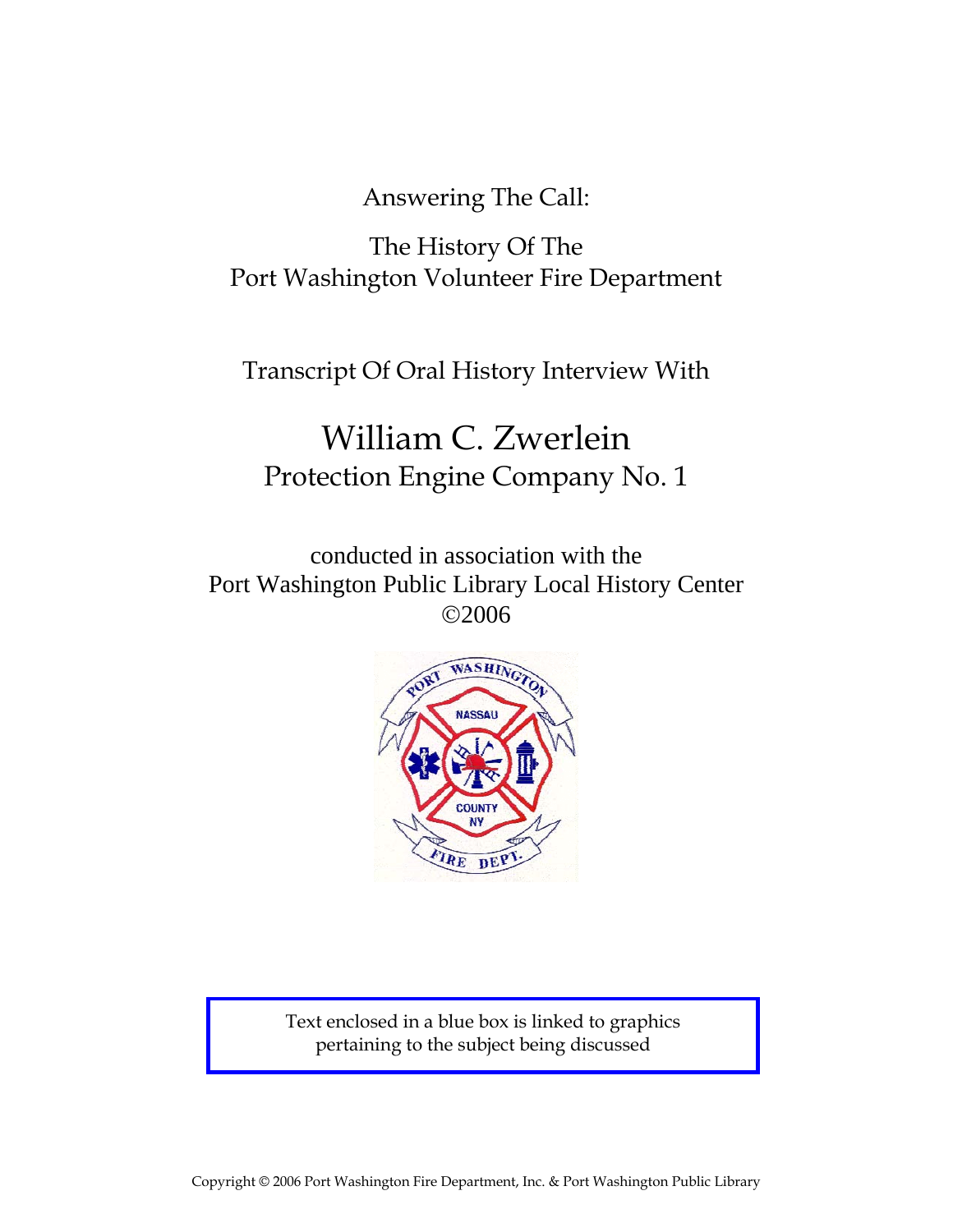Interview with Bill Zwerlein by Sally Olds pk May 28, 2004

Q: ... 28th, 2004. I'm interviewing William C. Zwerlein. My name is Sally Olds. The interview is taking place at the Port Washington Library.

Can you please say your name?

- Bill Zwerlein: William C. Zwerlein.
- Q: And which company—which fire company are you a member of?

BZ: Protection Engine Company—Fire Engine Company #1.

- Q: First, what was it like for you growing up in Port Washington?
- BZ: Well, I tell you, the place was beautiful at that time, and it sure has changed now. Not for the better, I could say. Might be in some ways, with the new buildings and all that stuff. But knocks the pants off the town, I guess you might say. You used to be able to walk down Main Street and say hello to this person and that person. It's not that way anymore. You're lucky if you see anybody you know anywhere in town. Terrible.
- Q: And what do you think accounts for that?
- BZ: Progress. What are you going to say? You can't fight it.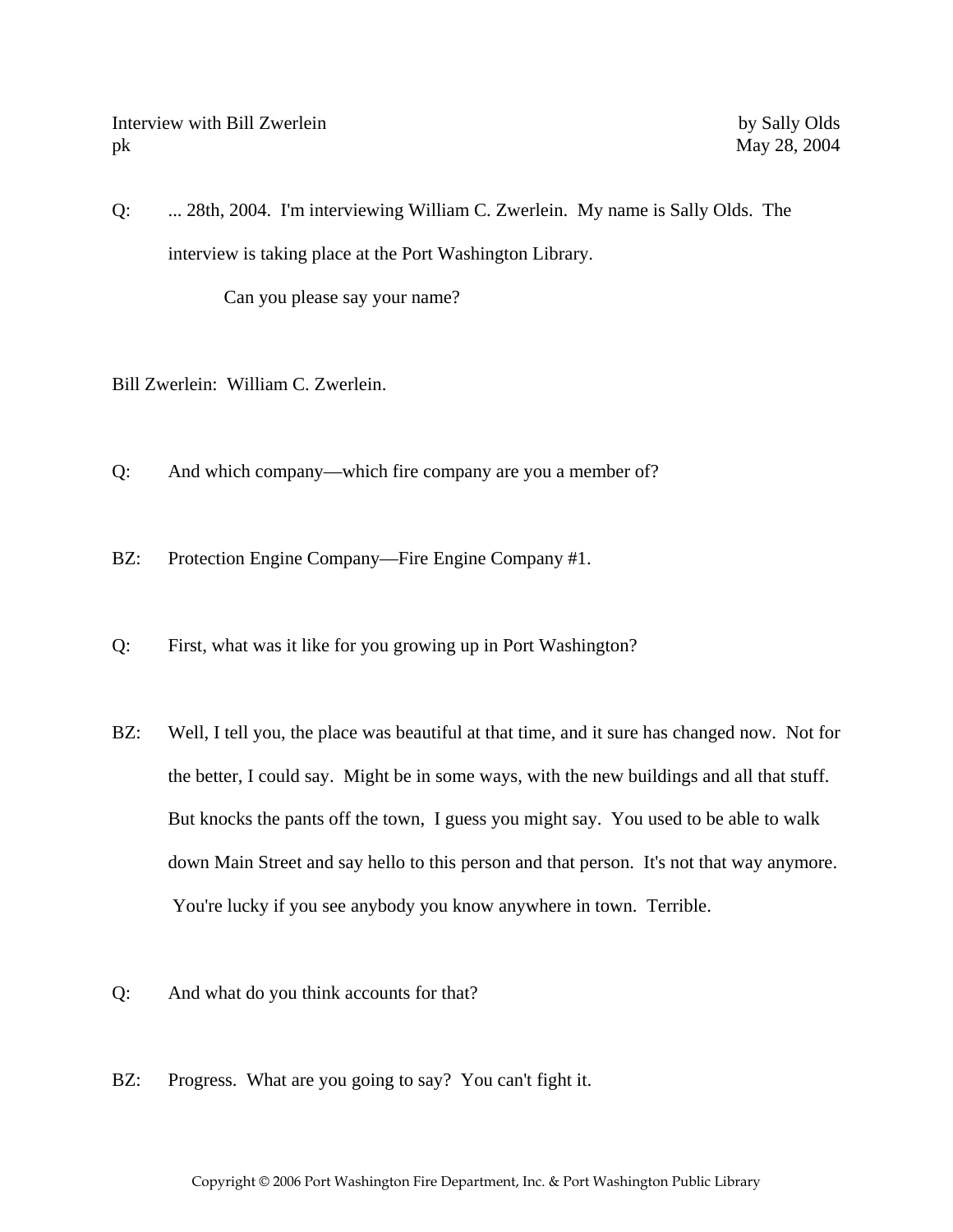- Q: Well, what was it like when you were a boy here?
- BZ: Oh, we had plenty of open spaces and plenty of stuff to do. We didn't have TV, of course. We didn't need it. And I'd get out in them woods there every weekend. Get up, five o'clock in the morning, get my German shepherd, take off for the woods, and spend the day in the woods. Come school days, I couldn't get out of bed (laughs) to go to school, but on weekends, you get up five in the morning and put them heavy, high boots on, get the dog, and just take off. Wonderful times. The kids don't have it like that anymore, really.
- Q: Which woods did you go into?
- BZ: Oh, we had the whole Crescent Sand Banks, they called it at that time. You know, Johnny Wagner's Farm, off of Cow Neck Road at Cow Neck Road, and then all the new housing developments went in down there, quite a number, a few years ... by now they've been in there. But it was all woods in there, and Manorhaven was a house here and a house there; house here, house there. I used to deliver newspapers there when I was a kid. Stuff like that. I worked for Western Union, delivering telegrams by bicycle. Rain, snow, heat, cold; they had to go. But here I am eighty-five years old now, and that's the way it goes.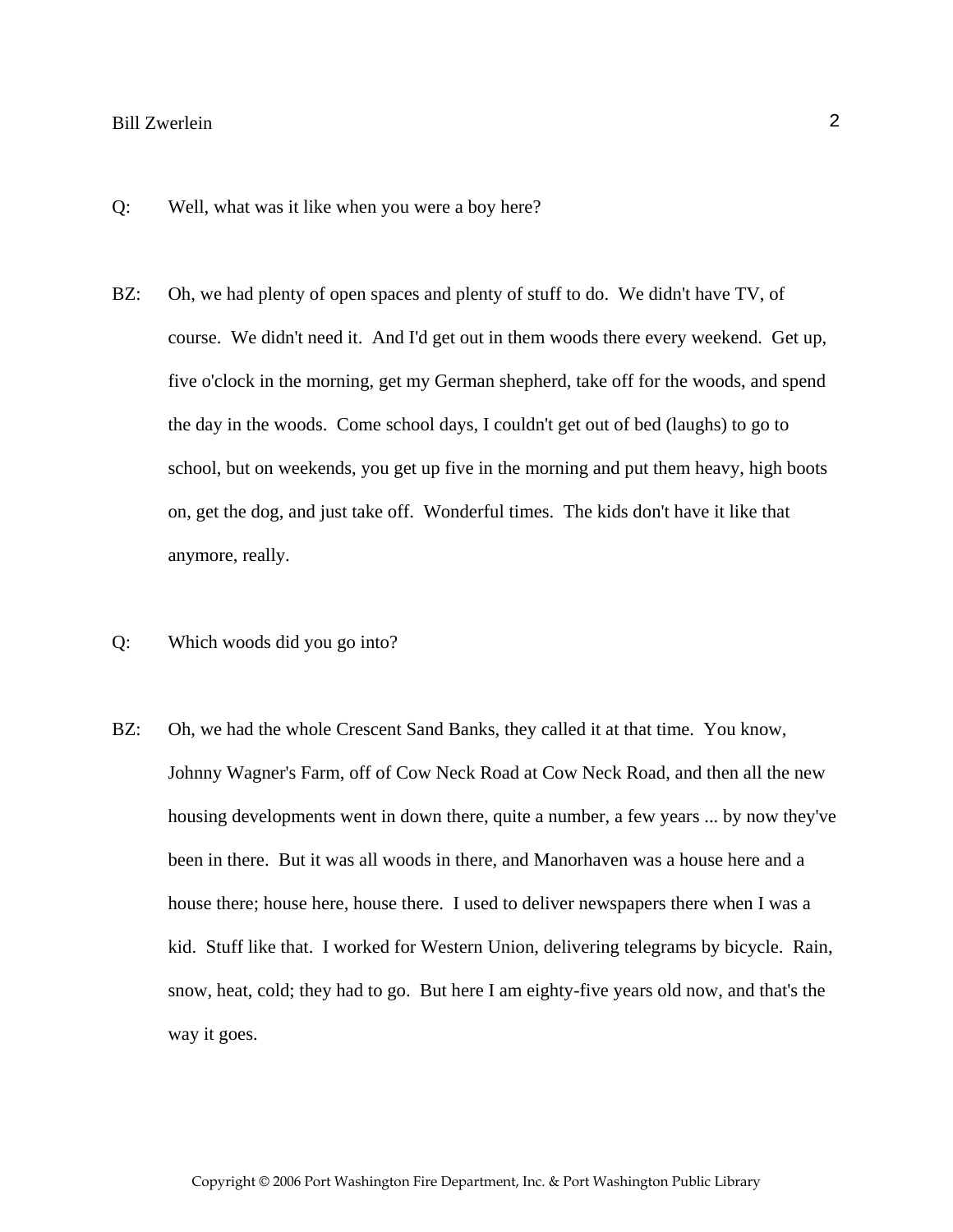- Q: Did anything special happen in your childhood that made you want to become a firefighter?
- BZ: Well, what can I tell you? Everybody—I think every kid has that in the back of his mind to be a firefighter. Of course, my brother was in there at that time. They started—well, my father really started the chain over at Atlantic Hook and Ladder Company many years ago. Then, my brother started in Protection. There's next. And my three sons were firemen. Two of them were ex-Chiefs. One was killed in Vietman in '67. They were all firemen, and I'm sure the third one that was killed would have made Chief, too somewhere along the line. Me, I had the Tastee Freez at that time, and I couldn't find the time to devote to it if I was, by any chance, elected to the office at that time. So I wouldn't even be nominated, because I just didn't have the time. I would have liked to. Believe me. And the two sons who are Chiefs now, and they're still active. That's good. Very good.
- Q: How old were you when you joined?
- BZ: Oh, maybe twenty-two. Twenty-two.
- Q: And what made you pick Protection Engine Company?
- BZ: What do you mean? (laughs) How'd I pick Protection Company? I had all my relatives in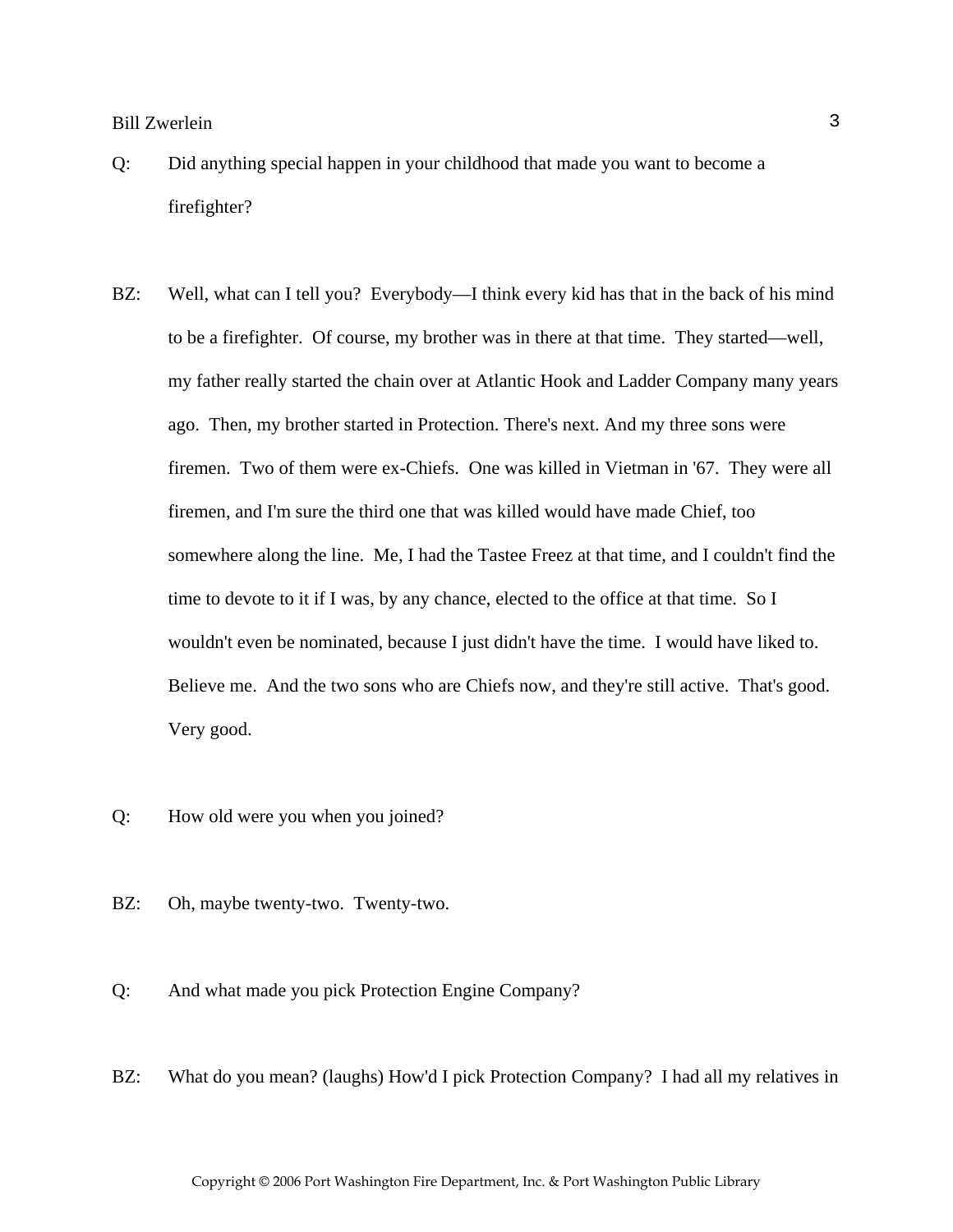there and all that stuff, like that. It was just normal to go to Protection.

- Q: Do you remember who the captain was when you ...
- BZ: Oh, ho, ho, ho, ho, ho, now you're asking something. Oh, boy! Think about that one for a minute. Who was ... I think it was Walter Smith, if I'm not mistaken. I could be wrong there. I could be wrong.
- Q: And what about the Chief of the Department? Do you remember who that was?
- BZ: Old Man McCarthy. Old Bill McCarthy.
- Q: And what do you remember about your first days in the Department?
- BZ: We had a big fire down in back of the Port Washington Sewer District there. Coils of rope and brush and everything else was burning. When you first get in, you're waiting for that first call to come in, and it takes (laughs) three weeks before the—every little noise you hear, you think "Oh, there goes the horn." And it goes on, and it was just—it was in-bred in you once you got in. You know, you just went in for that. It was a pretty big fire. Coils of rope and everything else burning, as I said, and I remember it well.
- Q: What specifically do you remember about it?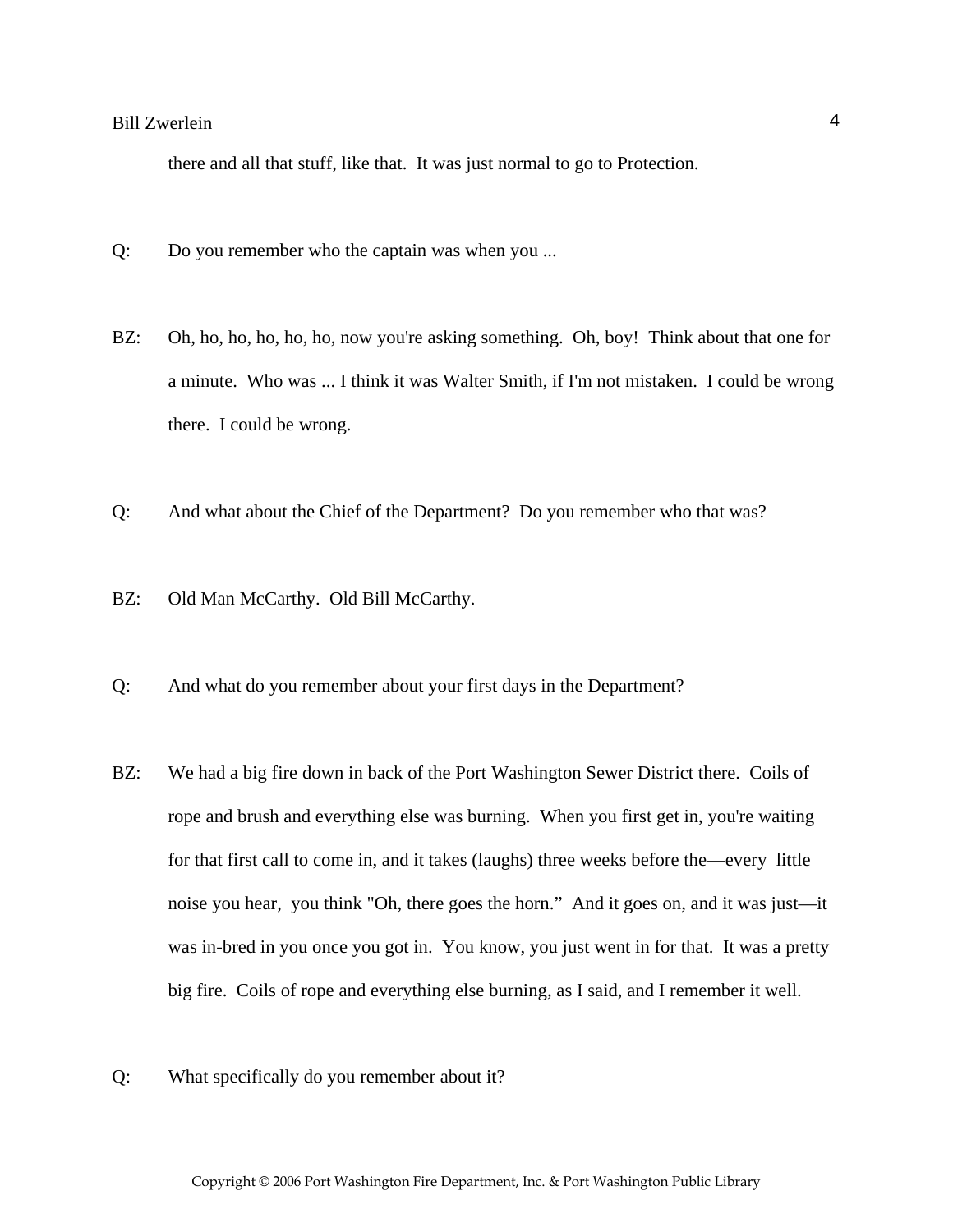- BZ: The excitement. It was the first (laughs)—the first time I'm using the hose, and manning the hose, the lines. It's a lot of work. A lot of pleasure, too. Never regret it. Still active with the Fire Police.
- Q: Were there any ...
- BZ: Fifty-eight years.
- Q: Fifty-eight years. Were there any people injured in that fire?
- BZ: No. No, no. No, we—that's one thing in the Department, you know, we all look out for—you know, they take good care of the men. Be sure that they're safe. As far as they can, you know. Any new safety measures come out, we're apprised of them, so we can take advantage of the knowledge of these big higher-ups that know what they're doing. That's what they're there for, to tell us what's up.
- Q: What do you remember about the training?
- BZ: Well, we had fire schools. Stuff like that. We also had the tournaments, which is something that you had to see to really tell what it's all about. They each have maybe eight or ten tournaments in the season, summer. I think all the companies, the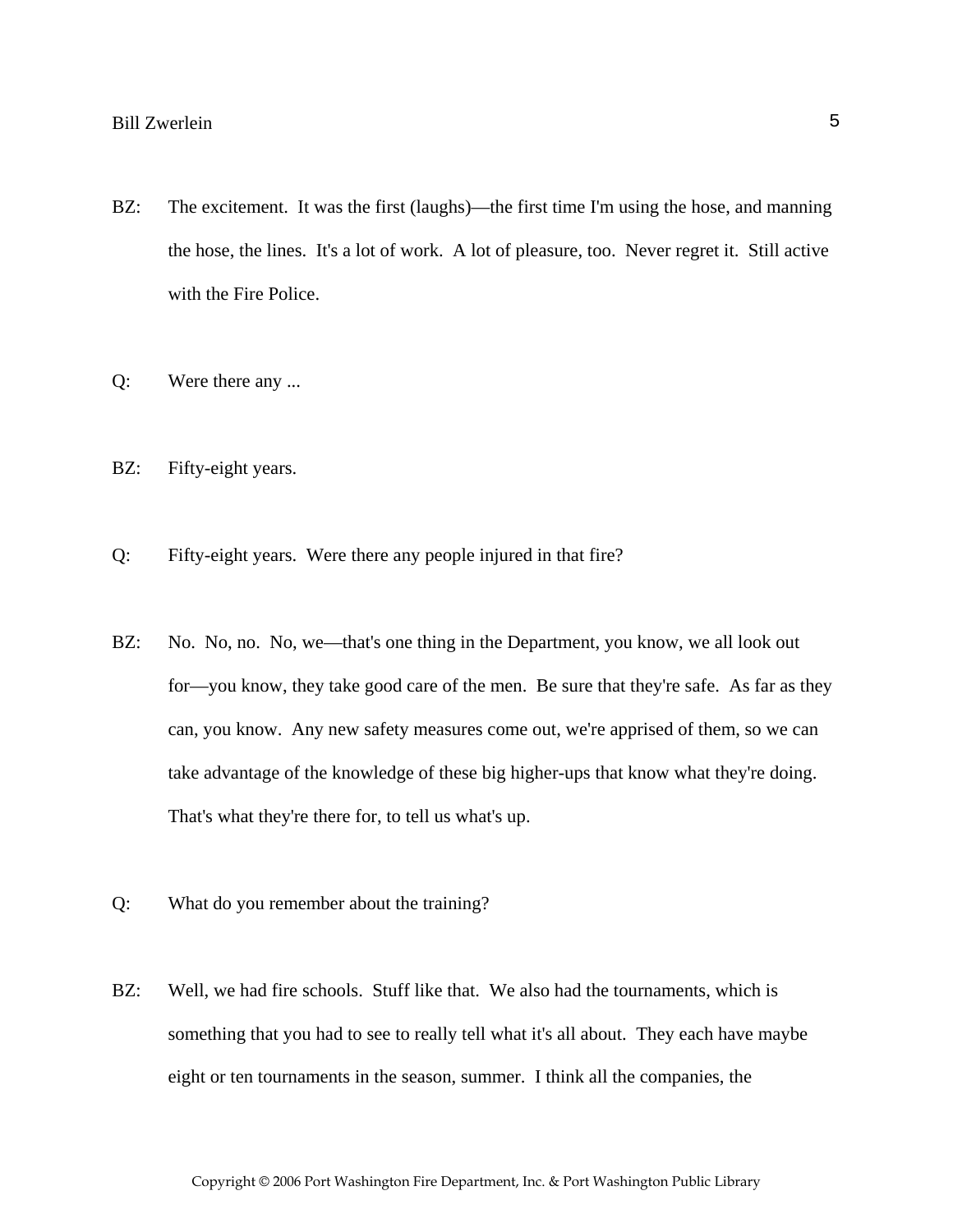departments on the Island [Long Island]. And compete against each other for trophies. And we have a pile of trophies around the firehouse there from umpty-ump years ago. And it was a lot of fun. We used to laugh, take our families to the tournaments on the weekends, and a lot of them kept the babies around with you. It was really, really enjoyable. You're all in the same boat. After that—just after the War. And all come home to join the Fire Department, which I wish we had now, somebody to go, though, because we're really short of help. There's a lot more today they have to do than we had to do in them days insofar as attending fire schools and stuff like that. Takes a lot of their time. I can see their points, and they can't—a lot of them, they can't, most of them, can't afford to live in town, at that age bracket when you expect them to come in. But, they move out of town, and they go somewhere else. That's progress.

- Q: When did that start to be a problem? You know, recruiting volunteers?
- BZ: Oh, well, I'd say after the Vietnam War, probably around that time there. Time of the Korean War. Things started to get tight. Then, they kept getting progressively worse till the place now where we're really hurting. And there's parents realized they're having trouble with the kids—the best thing for them to do, to join the Department. So we had no—that I have seen in my fifty-eight years, dope problems with any of the members that have come to meetings or to fires, or what have you, with that unmistakable odor of dope on their breath or whatever you have it, you know. The only way I know is from the ball games. You can sit next to these people at a ball game, they're all smoking dope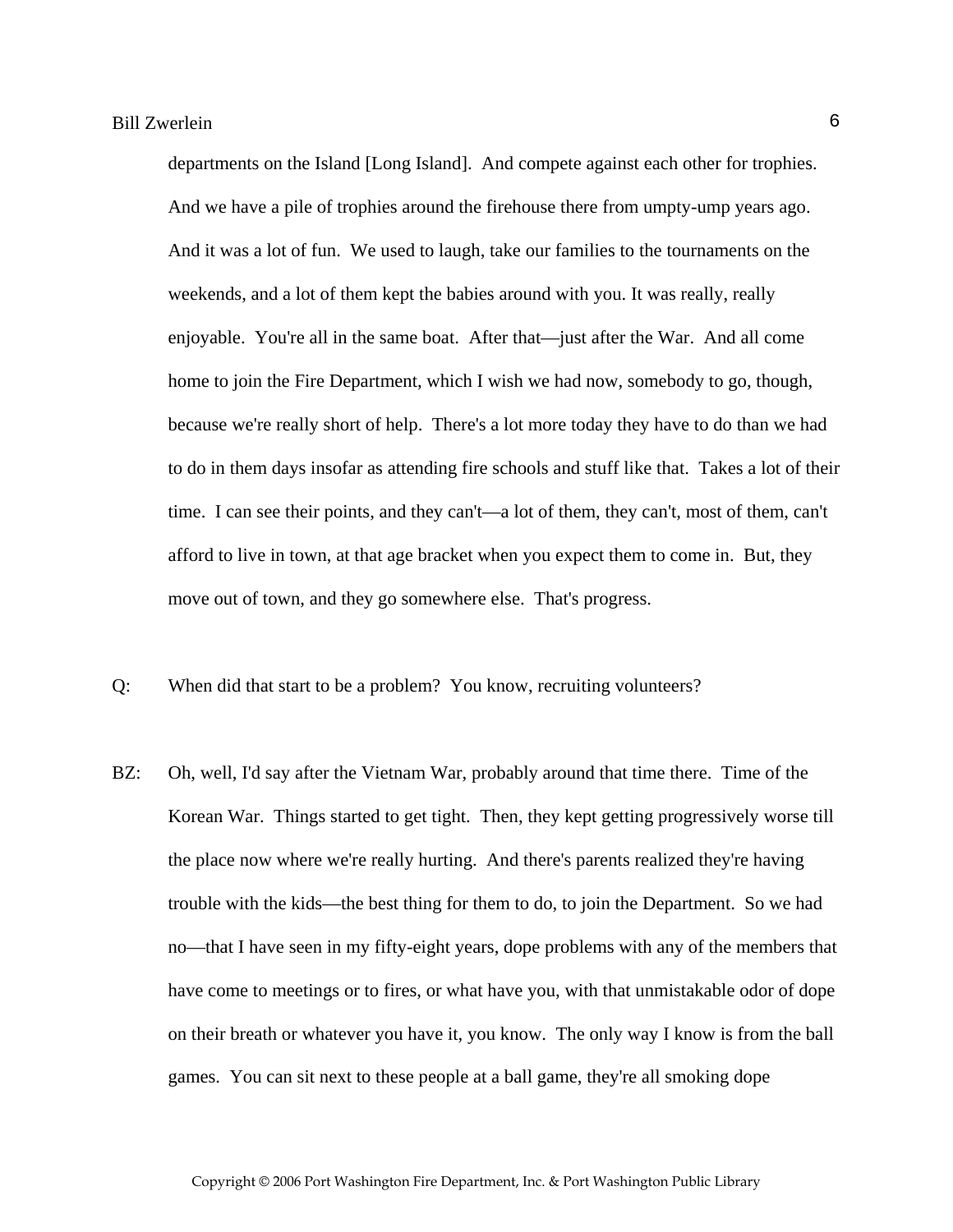(laughs). No thank you. I'll have no part of that. Never did. I don't think—I don't know of anyone in this Department, truthfully, that has—has used anything like that.

- Q: Do you ever go into the high school yourself to try to interest the students in joining?
- BZ: No, but we do have a crew that does that. It's handled by the Fire Marshal's Department. They, once in a while. Naturally, the real young kids, just we have groups of them come to the firehouse at times, and we show them where all the stuff is. They're real young; they love it. You know, we hope to instill in them that someday they will join.
- Q: Did you have a special nickname in the Department?
- BZ: No, no. Just Bill.
- Q: Yeah. Besides that first fire, can you tell me abut a couple of your most memorable experiences?
- BZ: Yes. A big estate down at Sands Point one time, we had a small—a small sort of truck station not too far from where I lived. The first one down there couldn't do much; the thing was really involved. It was—I still got—my ears are still cold from burning them, getting burned that time. Now when I think about, it was kind of silly pulling that little hose out there, just one line alone (laughs) before anybody else got there. We were the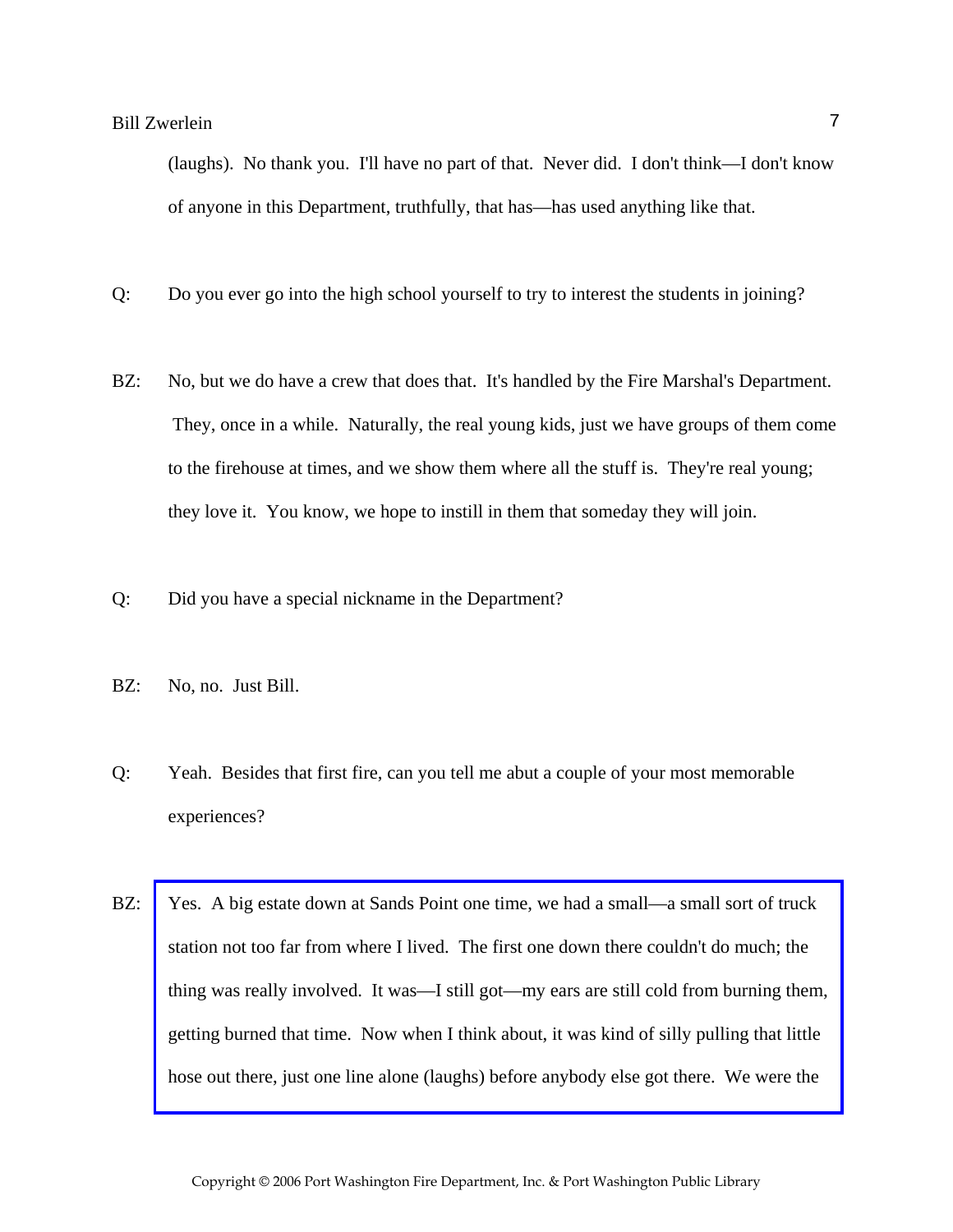first ones on the scene. And that thing really went there, the old Condé Nast estate down at Sands Point. It really went. We had quite a few big ones down there.

- Q: Do you remember when that was?
- BZ: Oh, God no. I couldn't tell you just how long ago it was.
- Q: So you got your ears burned? You weren't wearing ...
- BZ: Well, I had the helmet on and stuff like that, but that thing was really, really honking when we got there. What you do is wait till you get the big stuff there to fight that kind of a fire. Well, we lost it. It was too far involved. Smoke was coming up through a roof when we got there, just with one little truck, you know. That's one of my most [memorable ones. Then the one with the three kids that were killed up here on North](http://www.pwfdhistory.com/trans/zwerleinwc_trans/pwfd_news041a.pdf)  Maryland Avenue. That was terrible. Terrible.
- Q: That was just a couple of years ago, wasn't it?
- BZ: No, more than a couple. Maybe, let me see, it was before '67. I know that. It was a long time ago. I don't know just when it was. But we lost three kids in that one. That fire.
- Q: And you were at that fire?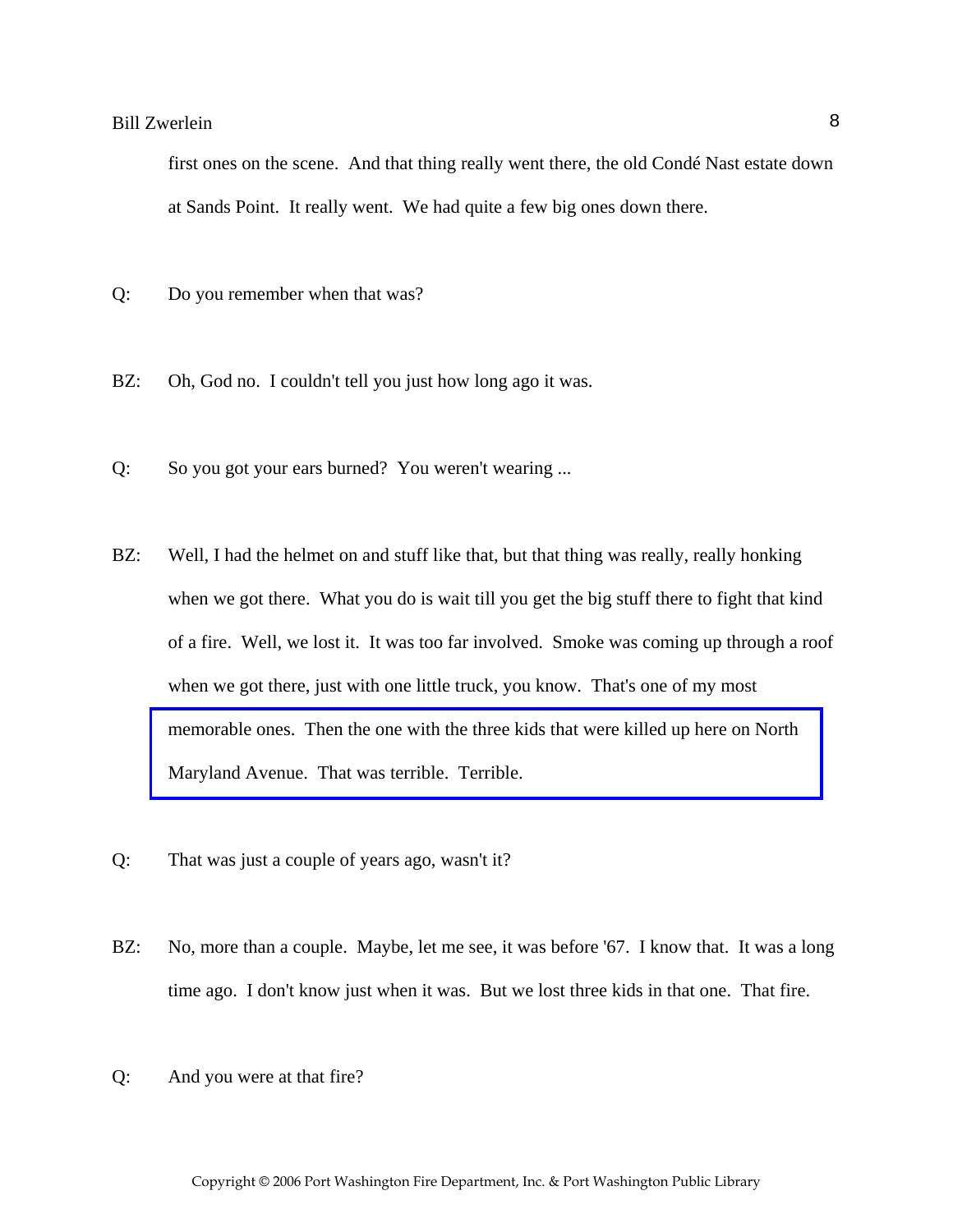- BZ: Oh, yes. It was an icy night, let me tell you. And it was cold. I remember that. I ran from Mill Pond Road all the way up to the firehouse that night, middle of the night. Couldn't get a ride, I made the truck, the last truck [c. early 1960s]
- Q: At what point did you realize that there were people in there?
- BZ: Well, as soon as you get there. The first ones, there's neighbors already by then, usually tell you if there's anyone inside of the—you rely on that mostly for your first line of information for the first firemen that get there. The first thing they ask, "Is anybody inside? Is everybody out?" And take it from there. If they're in there, you try to get in to get them out. Sometimes it's late, too late as it was in this case. Couldn't do nothing about it. You lose one here and one there; it can't be helped.
- Q: Were you able to save anyone in that fire?
- BZ: Well, the mother and the father were saved. They were out on the roof. I don't know why they didn't think of getting the kids out of there. Look out for their own lives, I guess. I can see that, yep.
- Q: Have you rescued people yourself?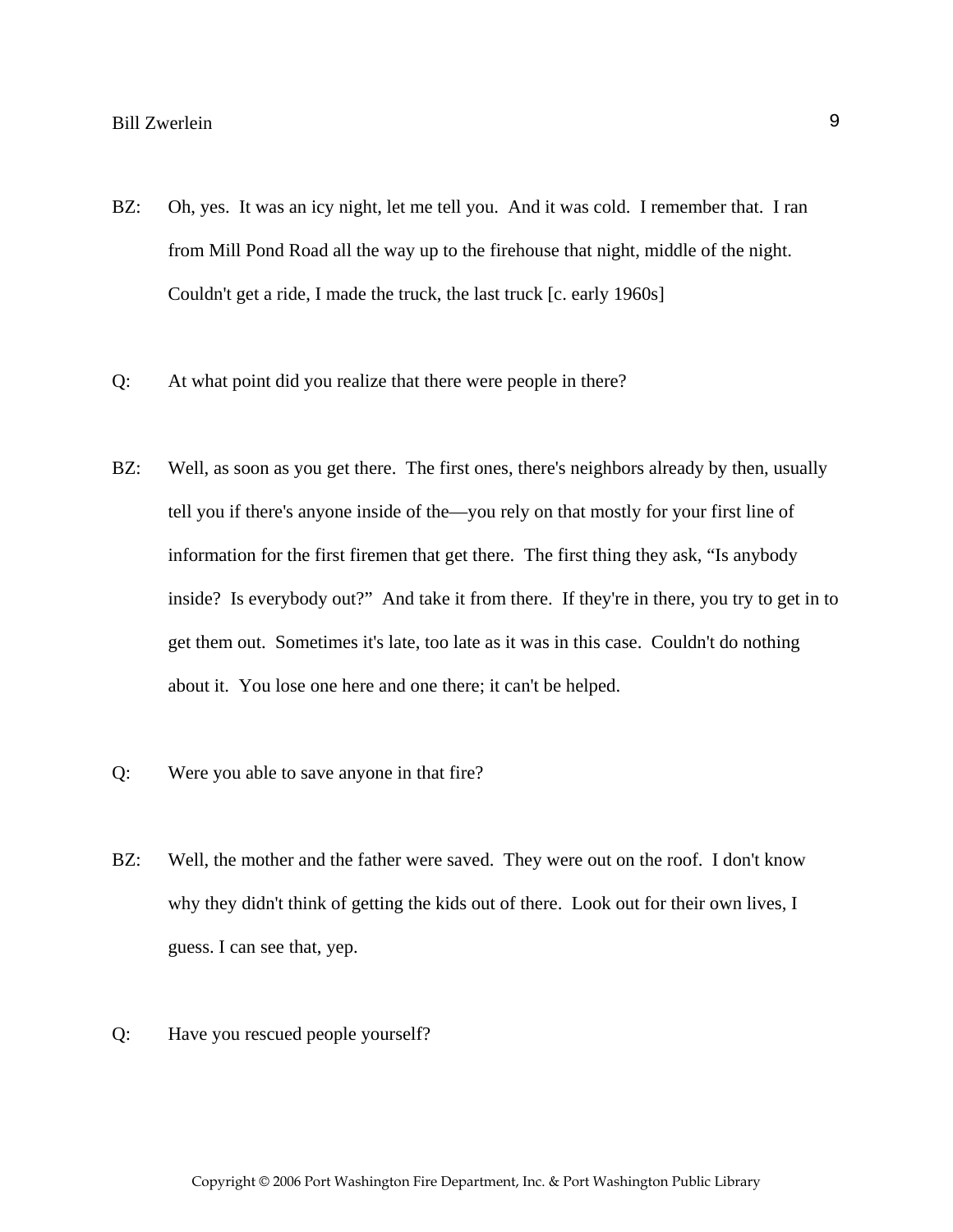- BZ: No. No, I usually was a driver of the truck. Pump operator, or driver. Mostly. Because I was in close proximity to the firehouse, and I was usually there. Maybe first or second one there ...
- Q: What would go through your mind as you were driving to a fire? You know, especially if you could tell by the alarms that it was going to be a big fire.
- BZ: Well, to get there safely in the first place. If you had an accident, what good is the truck if you're sitting on the side of the road there, you have an accident, like that. But nowadays, people have their radios and stuff on so loud in the car, they can't even hear a siren ... ["sireen"] ... when you approach them. It got to be that point. So I got to stop driving. Well, at sixty-five is the cut-off level for driving. So ...
- Q: In the Department, you mean?
- BZ: Yeah, yeah. Oh, God yes. (laughs) Yeah, so other than that, you go as long as you, and after that, the rules of the Department say after sixty-five, you're kaput (laughs) if you got to drive anywhere.
- Q: So what's your role in the Department now?
- BZ: Right now, I'm just a fire policeman now. Direct traffic at fires. Stuff like that. And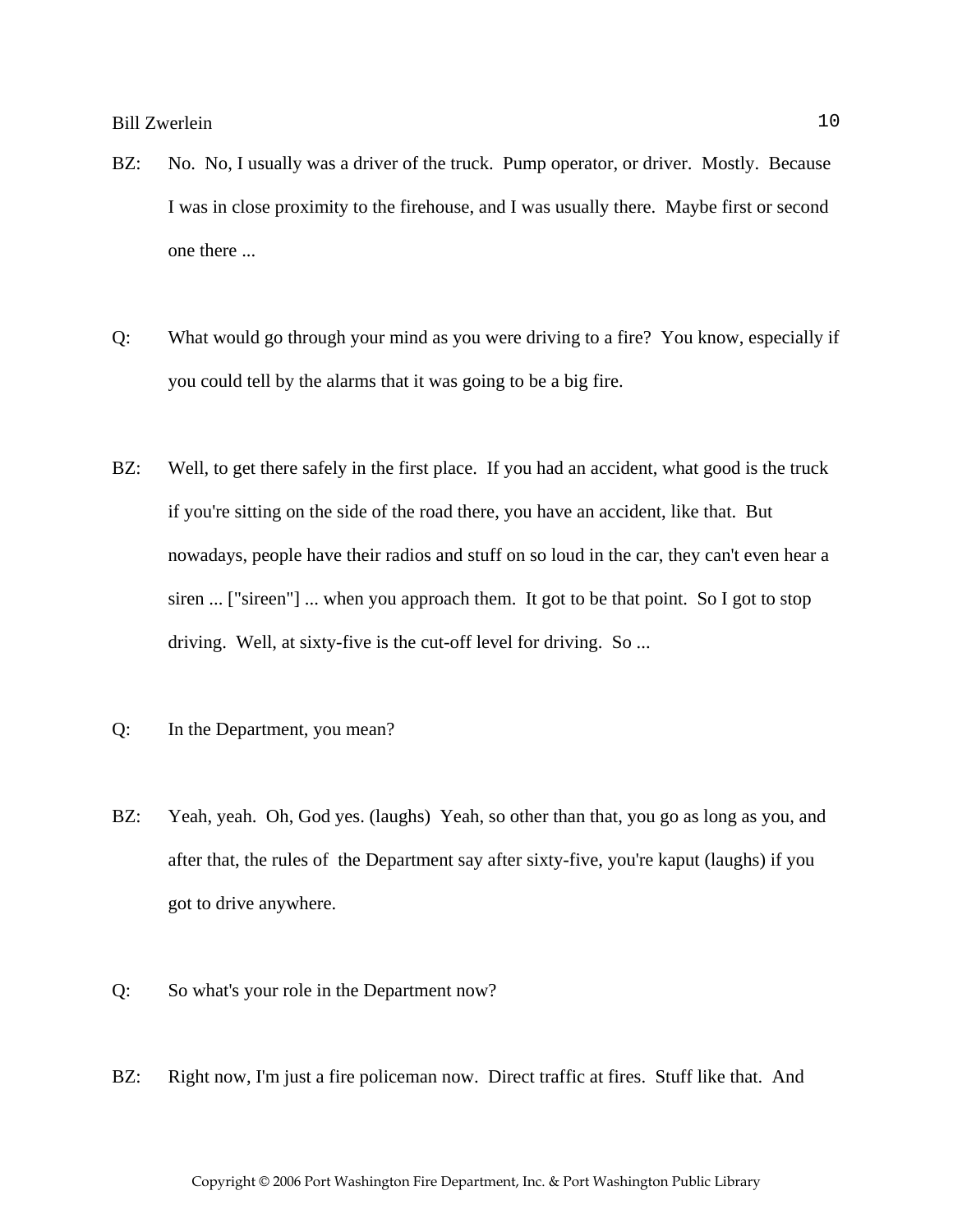head of our Grave Committee at our company. Actually, last night we spent four hours [putting flowers and the flag on graves of the people that have---our members, from back](http://www.pwfdhistory.com/trans/zwerleinwc_trans/peco_members048_web.jpg)  when. We do that every year.

- Q: Do you have one particular cemetery where the ...
- BZ: No. We start here and go to Roslyn, Holyrood, Hempstead, Elmont, Mount St. Mary's, Lutheran Cemetery, Cedar Grove Cemetery, and then, like last night we spent four hours up till dark in the cemetery up here. We've got over a hundred members, deceased members there that we honor every year.
- Q: So, how many graves did you decorate last night?
- BZ: Ninety-—ninety-six, ninety—about a hundred and four.
- Q: What are you proudest of in your firefighting career?
- BZ: My two sons being chiefs. Naturally. Every parent feels that way. It's a great feeling.
- Q: And in—but in your own experience in what you did with the ...
- BZ: What I did. Well, I don't know. Only thing I could say is so many—so many good ones,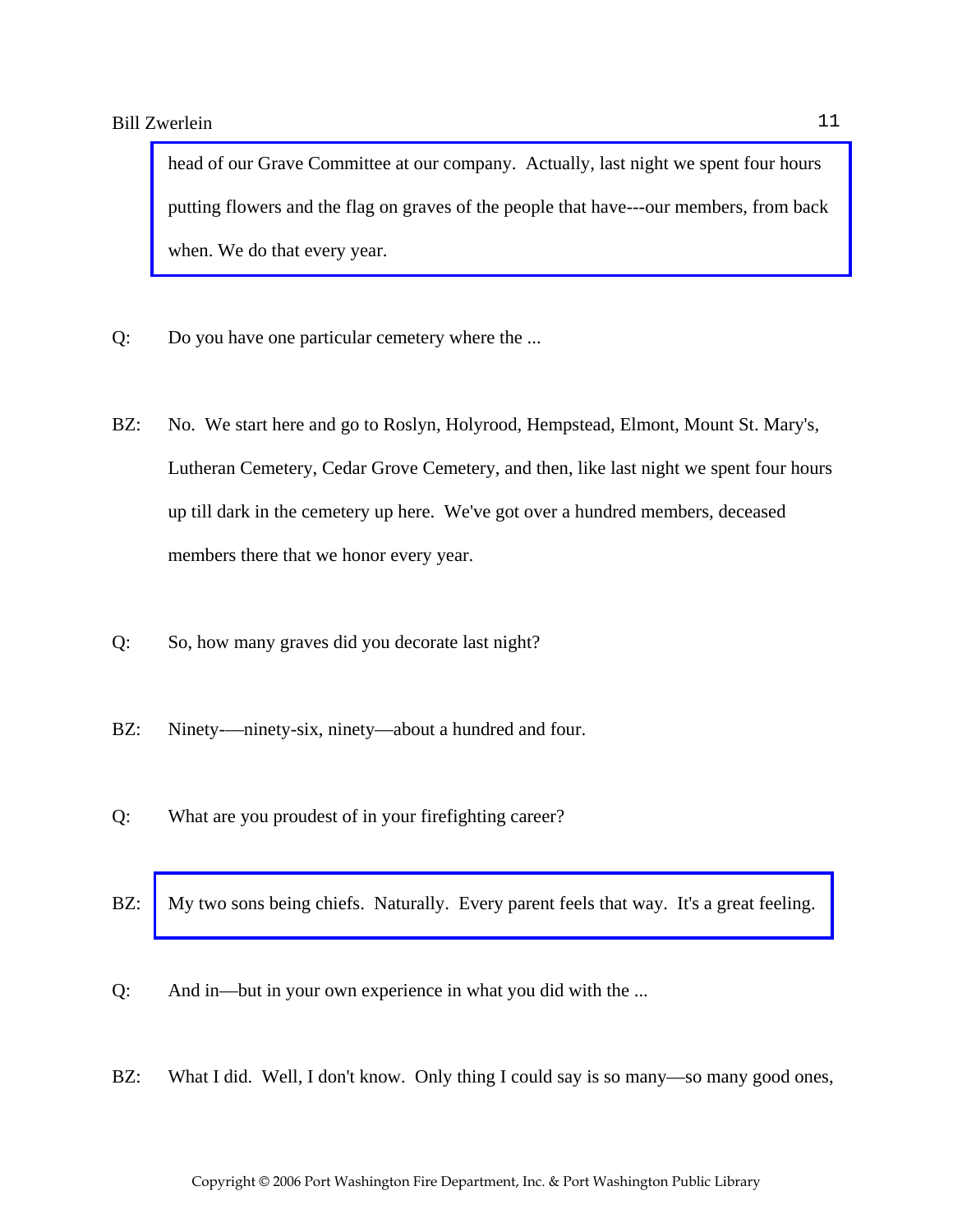you know (laughs).

- Q: Okay. Well, what were some of your best days as a firefighter?
- BZ: As I mentioned, the tournaments we used to go to with our families. It was a whole big family affair. We were all out of the service the, having children right and left (laughs), and stuff like that there, which was wonderful. Great times. And, I don't know what else to say--- I can't say I enjoyed any of the fires we went to—that would be a silly thing to say. Put in a lot of extra time on our own. Because, as I say, I'm chairman of the Grave Committee, and it takes a lot of time. Picking up the flowers, storing them, and delivering them to graves. There we go again (laughs) [refers to thumping on table].
- Q: Well, what were some of you—what were some of your worst days on the job?
- BZ: Worst days. One morning not too many years ago--it wasn't long enough though, three o'clock in the morning we had a car fire in Sands Point. I was the first one at the firehouse, took the truck out. Nobody else showed up. And I took the truck to the fire, rolled the hose out, put the fire out, rolled the hose back up, and put the rig back in the barn all by myself. No help. That's—that's when you know that things are getting tough. Like it's around zero at night, two or three o'clock in the morning, and nobody shows up. No. That's the way it goes.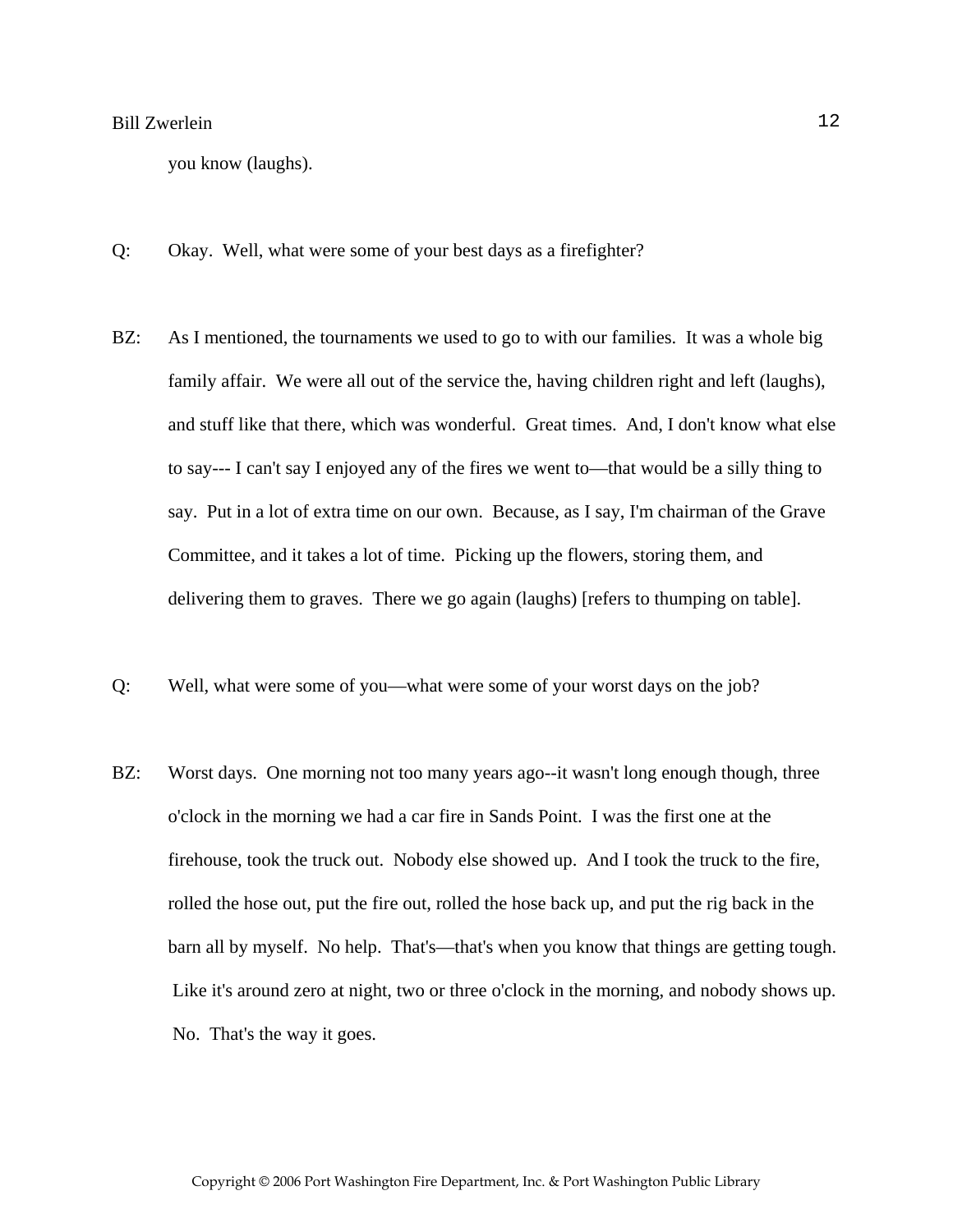- Q: So what do you think the future is for the volunteer Fire Department?
- BZ: It don't look good. It really don't look good. What it's going to be, I don't know. Whether the county's going to take over, make one big county-wide department. I don't know just what's going to go on there. Take it day by day. The way I look at it. People—I'm sure other people have different thoughts on it. But it's going to be a rough kick tax-wise to the taxpayers in town, if we have to go that road.
- Q: Have you ever won any awards for your firefighting work?
- BZ: Myself? No, no I haven't. No, no. My sons have.
- Q: Have you ever dreamed about fires?
- BZ: No. No, not that I recall.
- Q: Was there anything special you did for good luck?
- BZ: No. Thanked God once we got home. (laughs) That was the main thing. I'm sure I'm not the only one felt that way about it.
- Q: When did you first become a member of the Fire Police?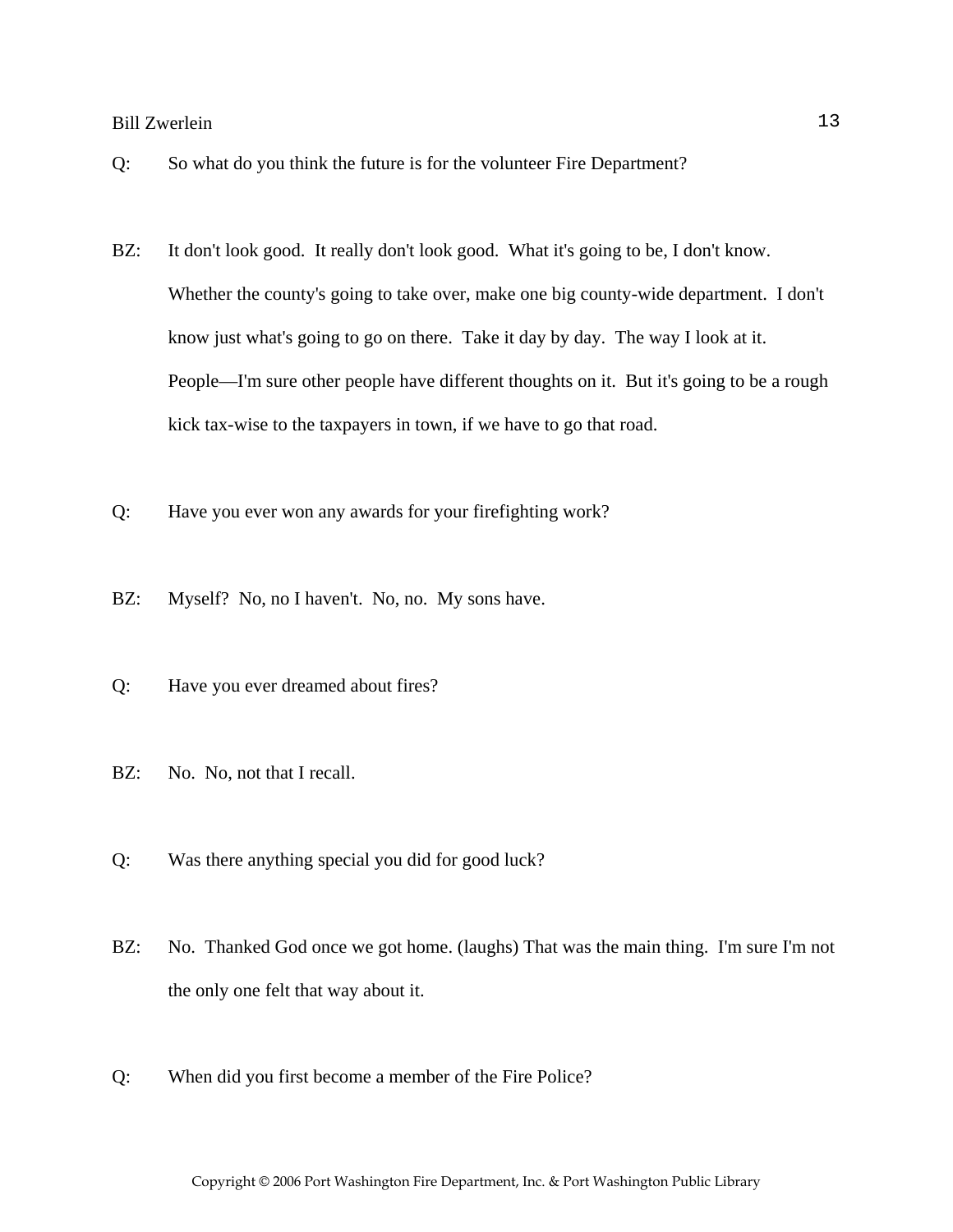- BZ: Well, I would say, '68, oh, God, I—let's see, I stopped driving, I couldn't go into—be an inside firefighter because I was getting too old.
- Q: Is there a cut-off date for that too?
- BZ: Yes.
- Q: What is that?
- BZ: Well, it's around the sixty-five age. And some longer, some shorter. It's all according to the person themselves. They don't say when—the company says when you stop being an inside firefighter, for your own benefit and your own good. Because we have to have an annual check-up from the doctors. And stuff like that, they say, "Well, you're fit enough to fight the fires", or you're not fit enough to fight. It's up to the doctors.
- Q: And, so your role in the Fire Police, can you explain it again, what you do?
- BZ: Well, you get to the fire, you direct the traffic away from the scene of the fire, so no one gets hurt, and you don't get hurt by getting hit by a car, something like that. It's very possible. A lot of them got killed, getting hit by cars. One at Oceanside just last year was killed. But one—one job, I guess, is as dangerous as the other.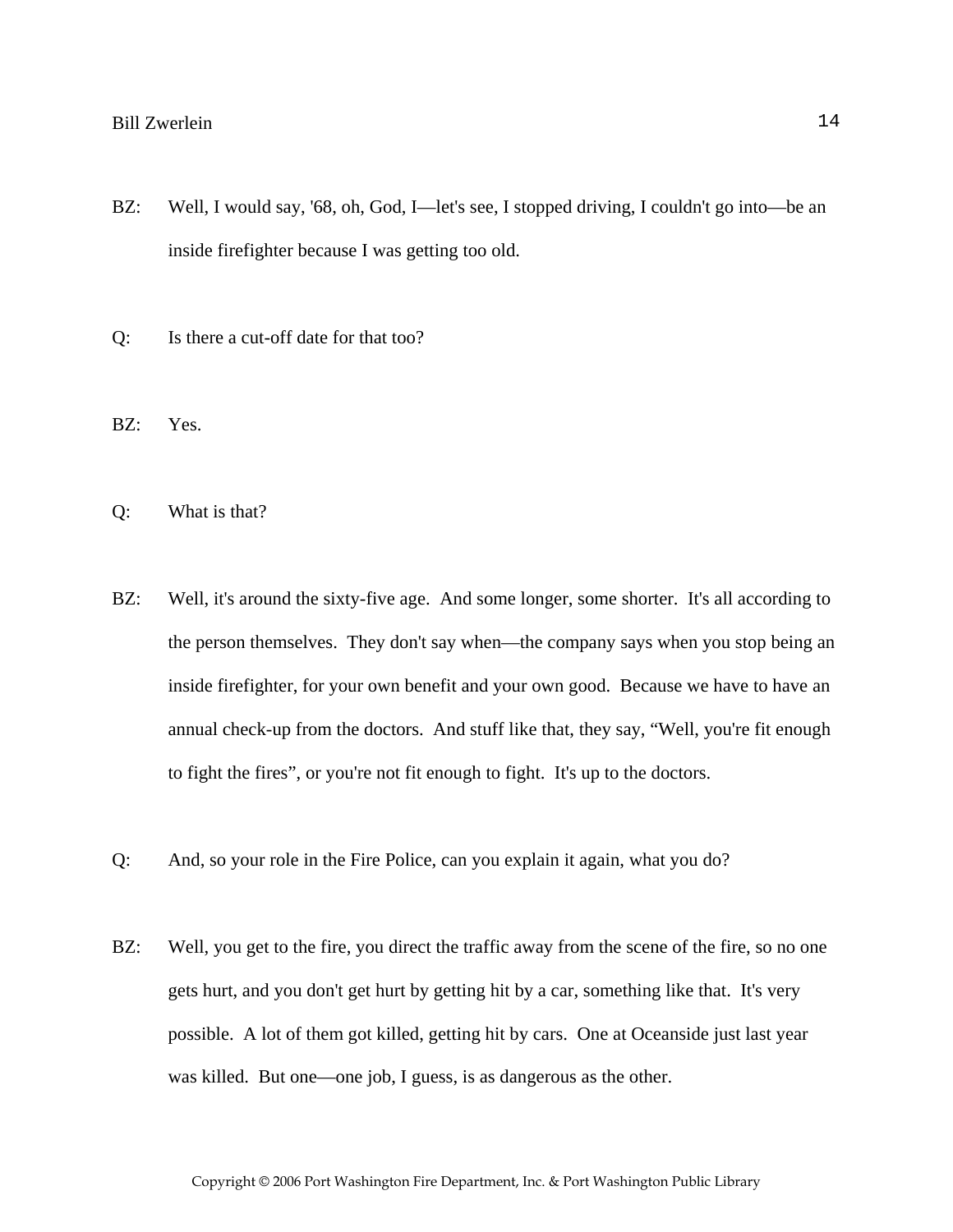- Q: Do the police officers come to take over from you?
- BZ: I think that works out with the Chief of the Fire Department. He's the head man at the fires. He can tell them to ...
- Q: What kind of liaison do you have with the Police Department?
- BZ: We're very close. Very close. We work together.
- Q: I've been reading in New York City that there seems to be some rivalry ...
- BZ: Well, that's ...
- Q: ... Have—do you have ...
- **BZ:** ... that's ...
- Q: ... have you had that here at all?
- BZ: No, not that I know of. No. No. I got a grandson, he's on the police force, and he seems to be happy with the way things are.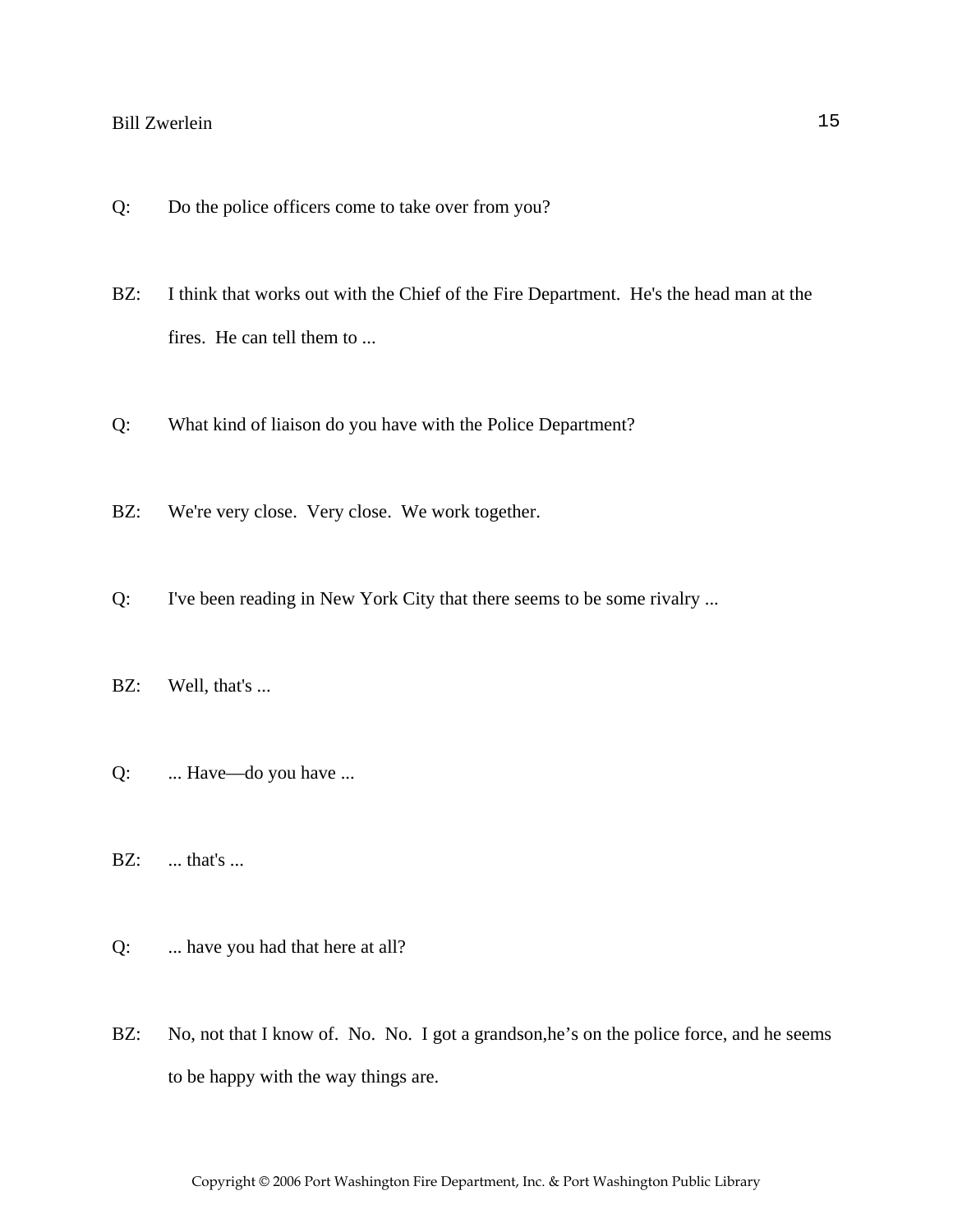- Q: And you also served as recording secretary for a while, right? What were your duties ...
- BZ: Take the minutes of the—minutes of the meeting. Make the minutes up to be read at the next meeting from the previous meeting, which is Roberts Rules of Order. You have things to do like that. Send letters out. Notes of thank you and all stuff like that.
- Q: Are there any controversial issues that you had to deal with at some of those meetings?
- BZ: No, thank God, the controversy didn't start till I had gotten out of the office of recording secretary.
- Q: What kind of controversy?
- BZ: Well, with the race thing, that thing came up...
- Q: What happened? I mean, what was it ...
- BZ: Nothing. I was out of it by then. I didn't have nothing to do with it. But the muckymucks did. That was it. I had no control over that. And as recording secretary, I would have had no control over it either.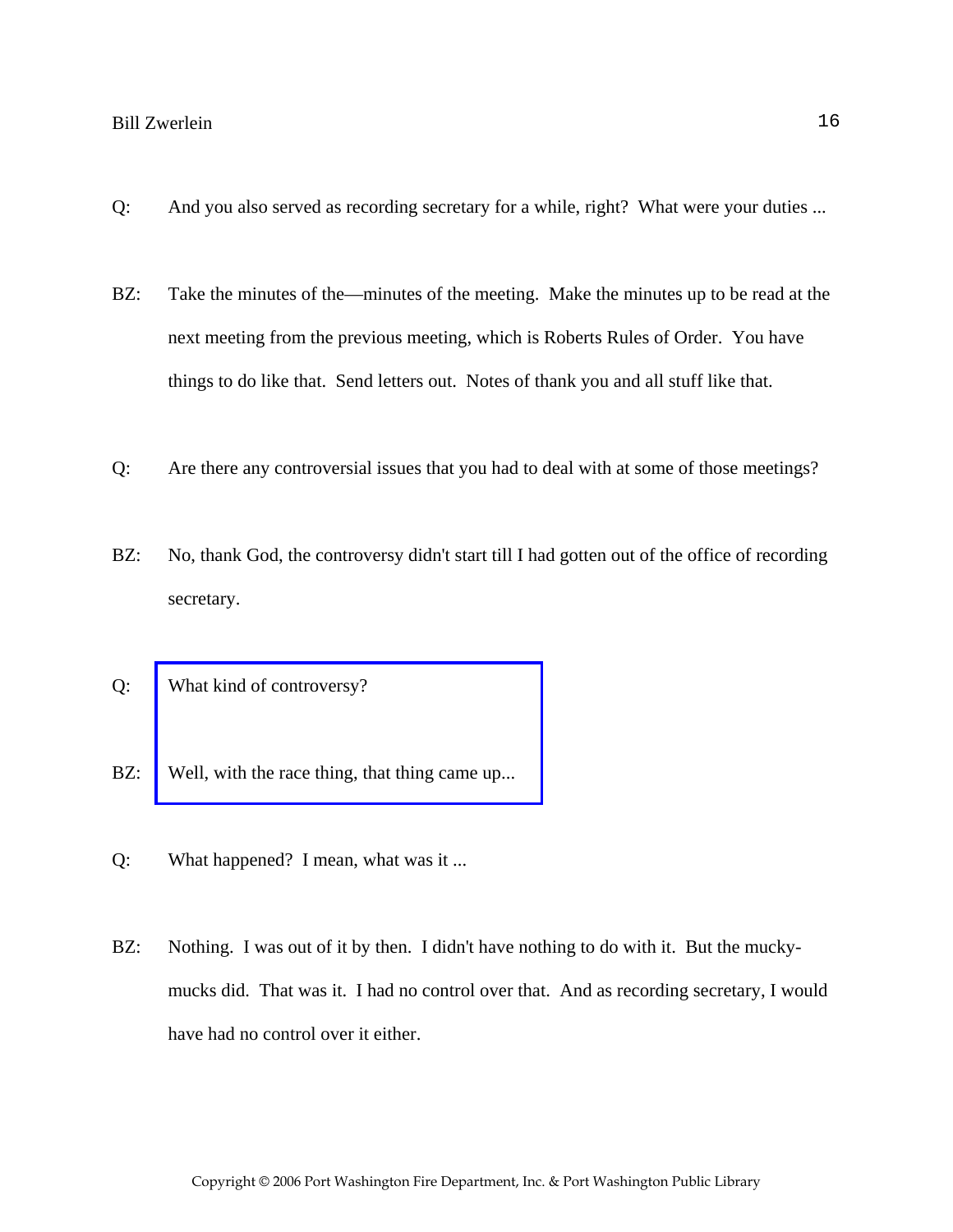- Q: And what were your responsibilities as Second Engineer?
- BZ: Maintaining the equipment. Trucks, the pumps. Make sure the hose is sufficient, in good shape. And with the masks, of course, which are very important for going into the fires. I had to maintain them, and they were a very important part of the equipment on the trucks. All equipment on the trucks [had to be maintained].
- Q: Did you have special training ...
- BZ: Well, we had class ...
- Q: ... in equipment mechanics, or in equipment care?
- BZ: You know, we had classes, yeah. We had classes that they taught all that stuff. Now, they really go into it big because we have the Fire Academy at Bethpage, we go out there quite often, the younger guys will, once they're on, go out there. They spend hours and it's a lot of time out there, learning the ropes, as the case may be. Even how to tie knots and little stuff like that (laughs). Yes, learning the ropes. Yeah.
- Q: And what did you do with the New York State Volunteer Fire Department?
- BZ: The ...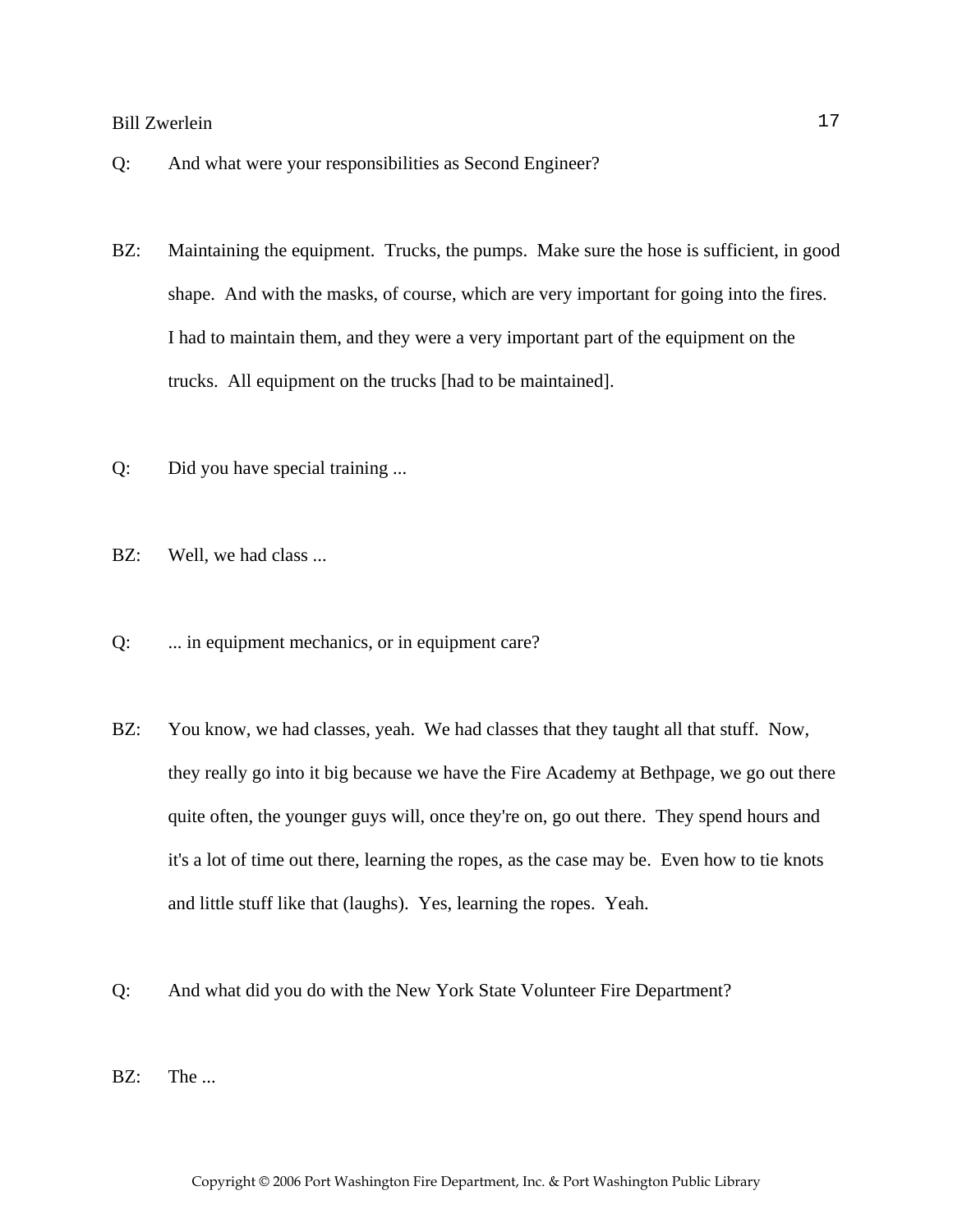- Q: The Southern—I'm sorry, Southern New York. Southern New York.
- BZ: I was a delegate from here. We had—they have delegates from each department to go there and you vote on the order of things that have to be done with them, too. Same things. Same with Nassau County. Same with—same with here. Same with the New York State Firemen's Association. You go to all them things to have a voice and see what—what goes on in the association.
- Q: And so you held a lot of different positions in the Department. Did you find it very demanding in terms of time and energy?
- BZ: Well, I put in what time I could put in. And naturally, my family came first. That's normal. If anybody tells you different, they're a lot of baloney (laughs). That's what then, you had to put in a lot of time maintaining the stuff, as I say, when you're an engineer. It worked out pretty good. We made allowances for this and allowances for that, so everything gelled and we kept up our end of the bargain by being engineer or whatever position you could help. It's up to you to see that things was done and kept in order as you went on.
- Q: Can you tell me about your family? Your father was a firefighter, right?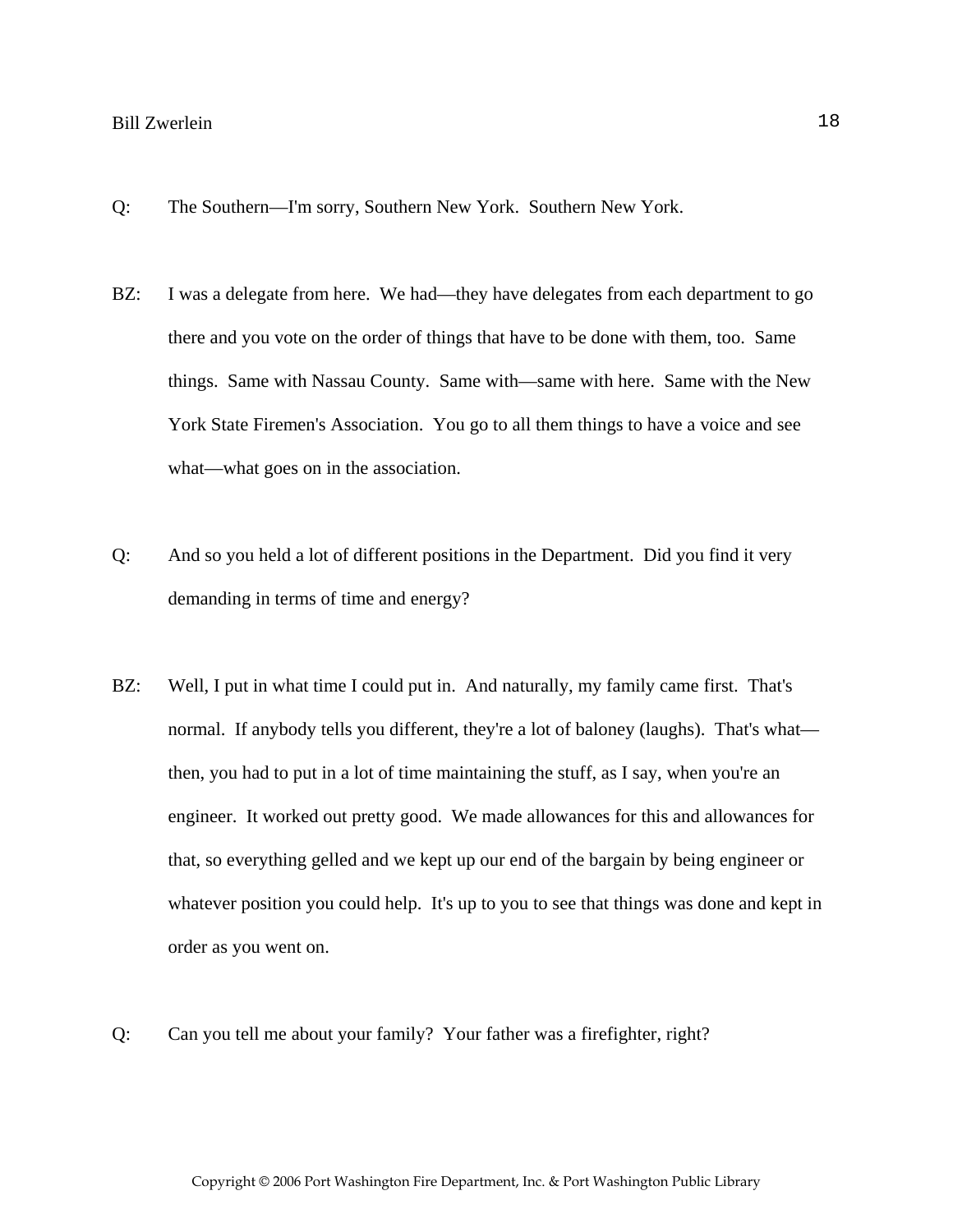BZ: Uh huh.

- Q: What was his name?
- BZ: Charles [W.] Zwerlein.
- Q: And what did he tell you about the work?
- BZ: Not much. But he was—I used to see him get in. We were out of the house by then, as far as that went, as I remember. And naturally, I, being getting a little older, I wanted my sons to go in. They all went in, which I'm proud of (laughs).
- Q: Before we leave your father, did he tell you any stories ...
- BZ: No.
- Q: ... that you remember as ...
- BZ: No.
- Q: ... you know, as a boy?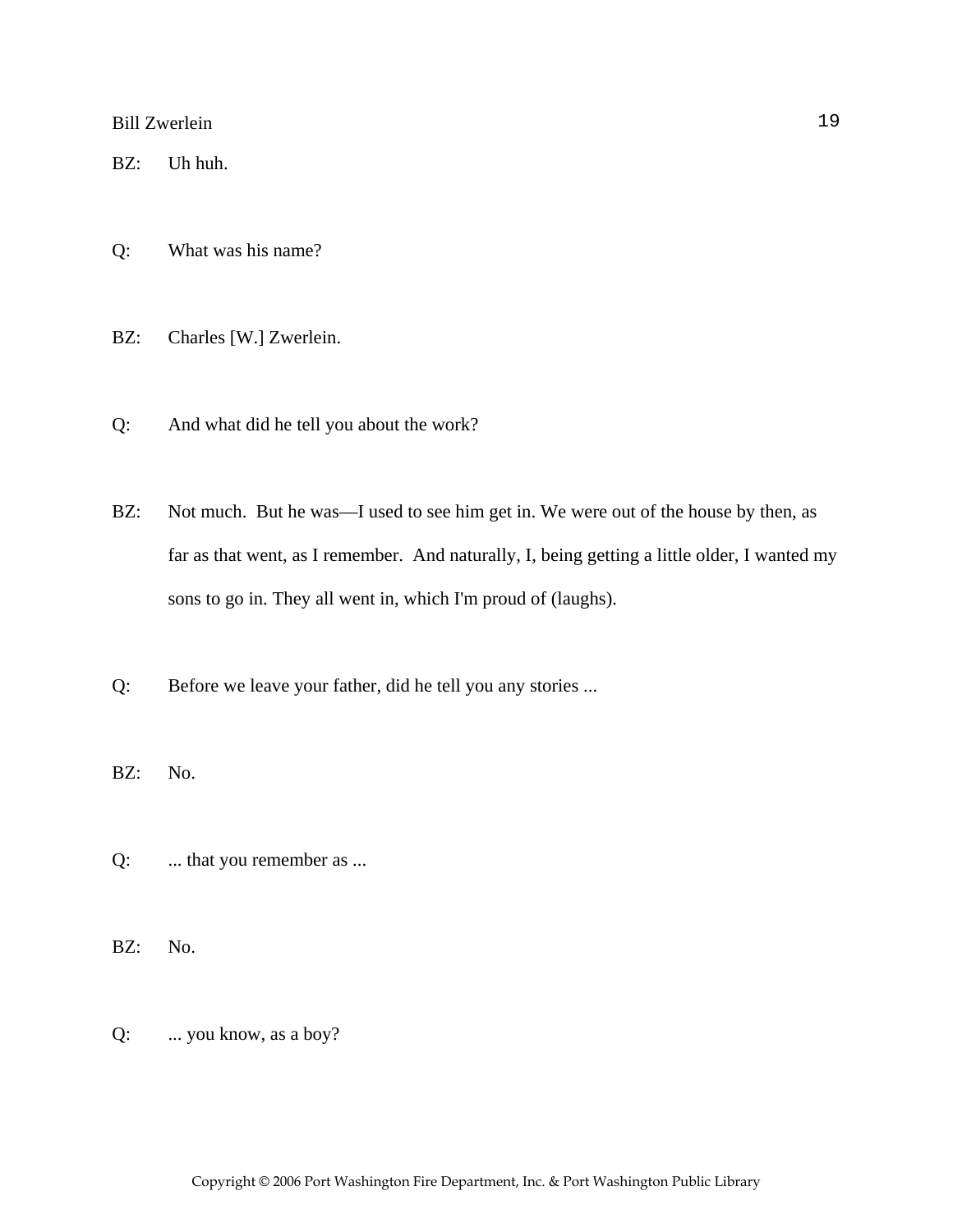- BZ: No, no. I can't recall, at that time, ever discussing the Fire Department with him, really.
- Q: Did he urge you to join the company?
- BZ: He didn't say join or not to join. I mean, I was old enough then to know, by then, but even just thinking when I was a kid, I don't think so. I don't think we ever discussed it.
- Q: And how about with your sons? Did you talk about the firefighting ... [INAUDIBLE] ...
- BZ: Oh, yeah, yeah. Oh, as soon as they could walk, they were at the firehouse most of the time when I was there during the day, you know. So, they were gung-ho about it from the word go. They really were.
- Q: At what ages did they join?
- BZ: Eighteen. That was the cut-off age then. Now, it's seventeen, I think. Trying to draw more people in.
- Q: And your eldest son ...
- BZ: Bill [William G. Zwerlein].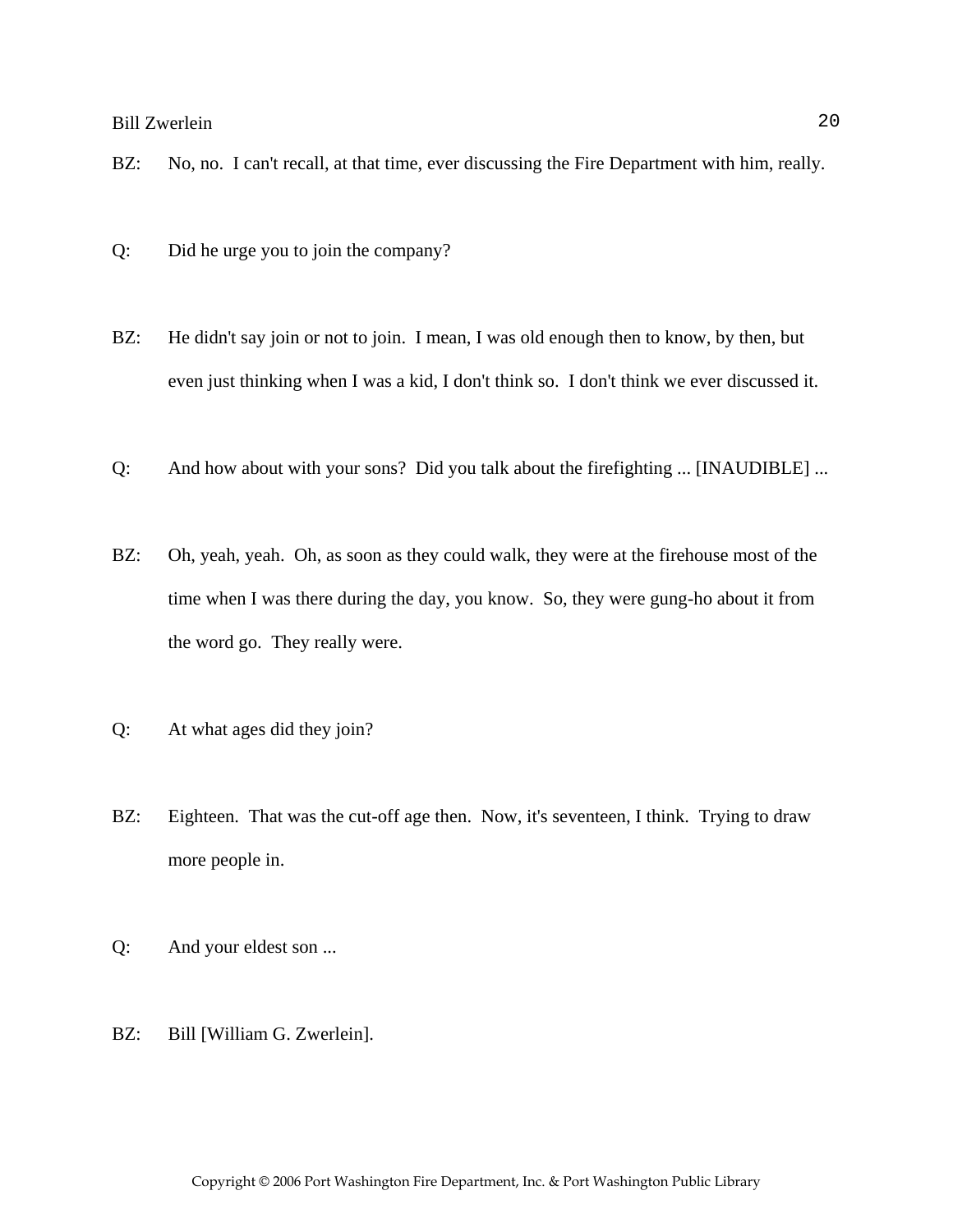- Q: Bill. And the next one?
- BZ: Peter [Peter J. Zwerlein]. Well, the next one was Bobby [Robert L. Zwerlein]. He was killed in Vietnam. And then there's Peter. He was—you know Peter, I think, don't you?
- Q: Yes, yes. Yes, he's the impetus behind this ...
- BZ: Yes. Oh, yeah, he goes after something, he goes after it.
- Q: So how has being a firefighter and having your sons in the Department impacted your family life?
- BZ: Well, you say you're doing this, or you make plans to do that, and the horn goes, you go. You know, a lot of—a lot of meals were spoiled by going to fires, and a lot of times, they were short ones. Most of the times, they were short ones, thank God. And never a complaint from the Missus. She was in the Auxiliary, too.
- Q: Oh, she was. Your wife. What's her name?
- BZ: Ruth [Zwerlein]. She was in the Auxiliary. She was the President of that for a term. [And she was as bad as me, as far as being gung-ho. We went a lot with the firematics ...](http://www.pwfdhistory.com/trans/zwerleinwc_trans/peco_parades008_web.jpg)  line.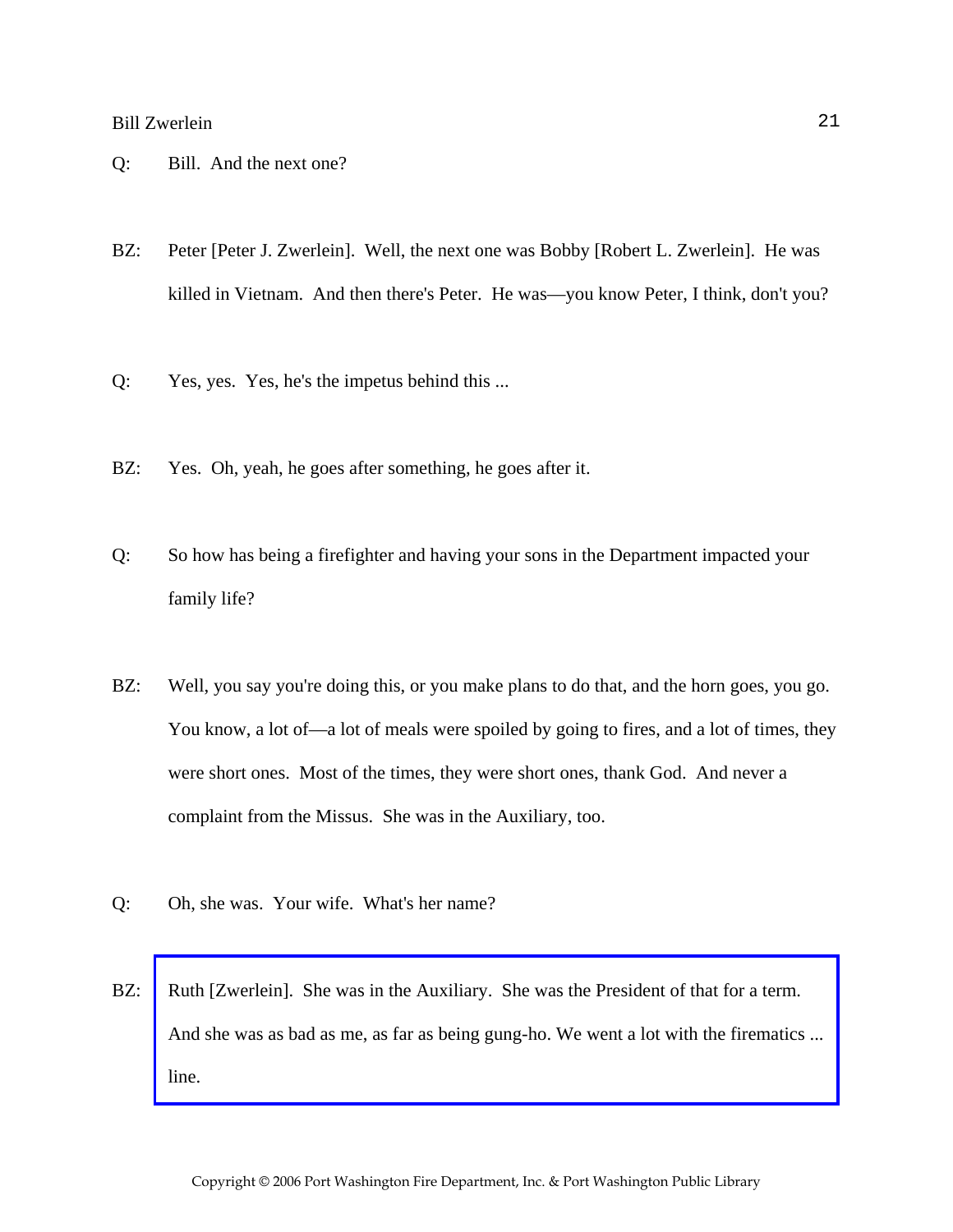- Q: Oh, the Fire Medics?
- BZ: The firematics.
- Q: Oh, the firematics?
- BZ: The firematics. Firematically. Let's put it that way.
- Q: Oh, okay. What did she do with the Ladies' Auxiliary?
- BZ: Oh, they had their meetings, as the firemen did. And if there's a big fire, or during the night a big fire, they come out, make coffee, and make sure they got donuts or something from one of the stores in town to feed the guys, keep our stomachs full. We were fighting the fires, and coffee helped keep us warm, of course, which was very good. They done a lot of good. In the real old days, they used to hold affairs. Barn dances and stuff like that in town. That was the real old days. Raised money, donated it to the fire--the company itself could buy their new equipment. In them days, equipment was short.
- Q: And why did they stop doing that?
- BZ: Oh, like everything else, it died out. Just died out. As I say, young guys, they get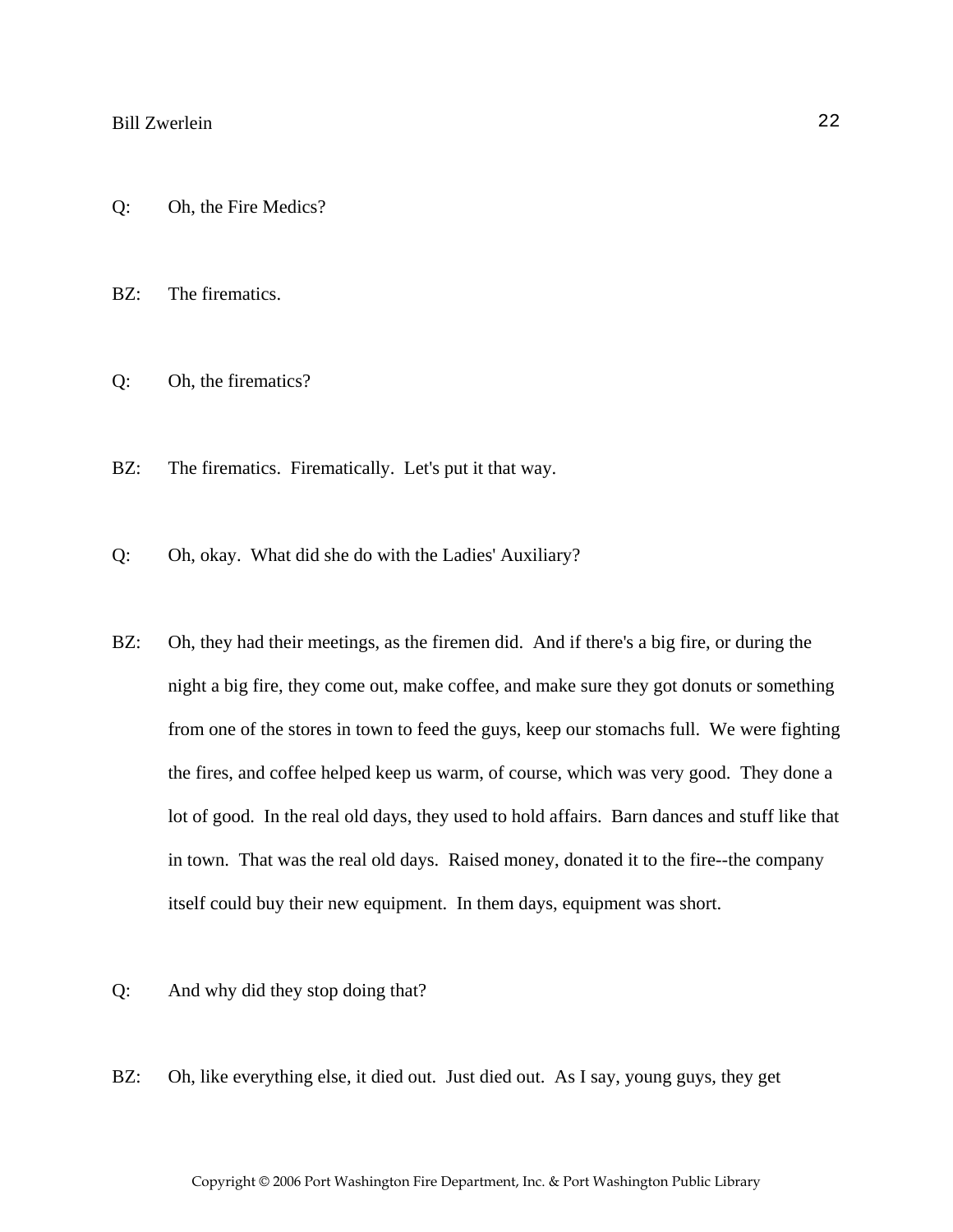married, they, even if they are in the Department, they can't afford to live in town anymore, so they move out, and the girls go and everything else. Everything suffers right down the line. It's a shame it has to be that way, but taxes really driving people wild.

- Q: So, if somebody has been in the Department as a volunteer and then moves to a nearby community, they don't remain in the volunteer service anymore?
- BZ: No. They can join in the new—the new residents. The new town where they're living. They can join there. The chief from there writes a letter here and asks for references, recommendations, you know, "do you recommend them?", and all that stuff. Letter of recommendation from the Chief, yeah. That's the way they used to work that.
- Q: What kind of bonding have you developed with other firefighters?
- BZ: Oh, I have many very true friends. Many. We always looked after each other and nobody got in trouble. I can't ever remember a brawl between the firemen themselves. I imagine there probably was out of four companies somewhere along the line, but not that I ever heard of.
- Q: So, who have been some of your closest friends in the Department?
- BZ: Oh, gee. There's so many of them. There's so many of them, I couldn't start to tell you.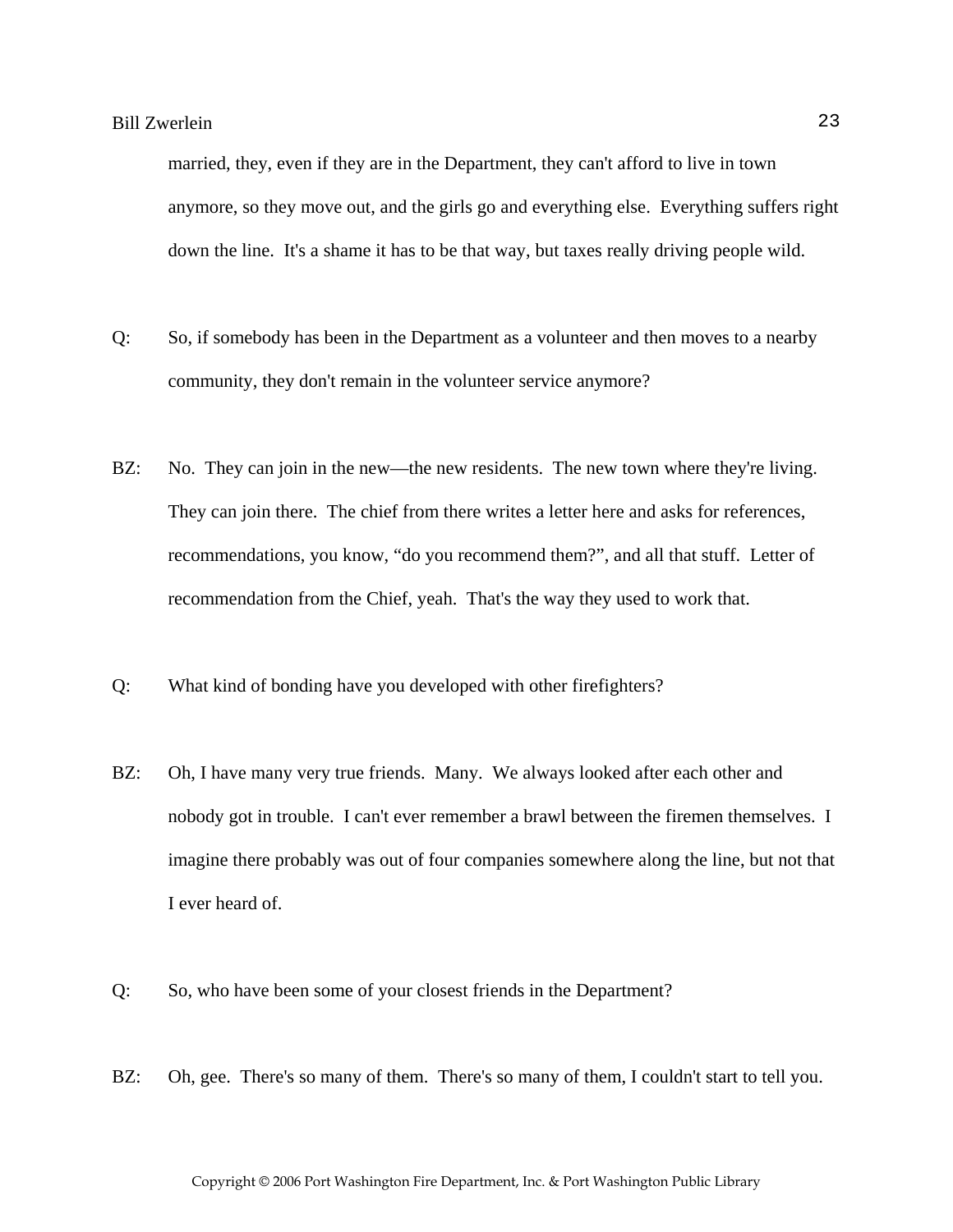When they come in, they're a friend right away. That's the way it feels like, you know. First-name basis and all that stuff, after you get to know them. But, I don't know, there's something that's just not the same as it was years ago. That's progress too, you know, really. Things change. We've got to change with it. Unfortunately for some of it; some of it's good, and some of it isn't good.

- Q: Would you see your friends from the Department socially outside of ...
- BZ: Oh, yeah, sure. We'd have barbecues and stuff like that. Get together. I'd always see them at the company and Department picnics. Stuff there, it's like old home week. You see the oldtimers turn out for that.
- Q: Do you still have those picnics?
- BZ: Oh yeah. Decoration Day. Then we have one in August. Then we have the annual dinners for each company and the annual dinner for the Department every year.
- Q: Will you be marching in the Memorial Day parade?
- BZ: I don't march anymore. I drive one of the Chief's cars from a lot of years back (laughs). Twenty years now.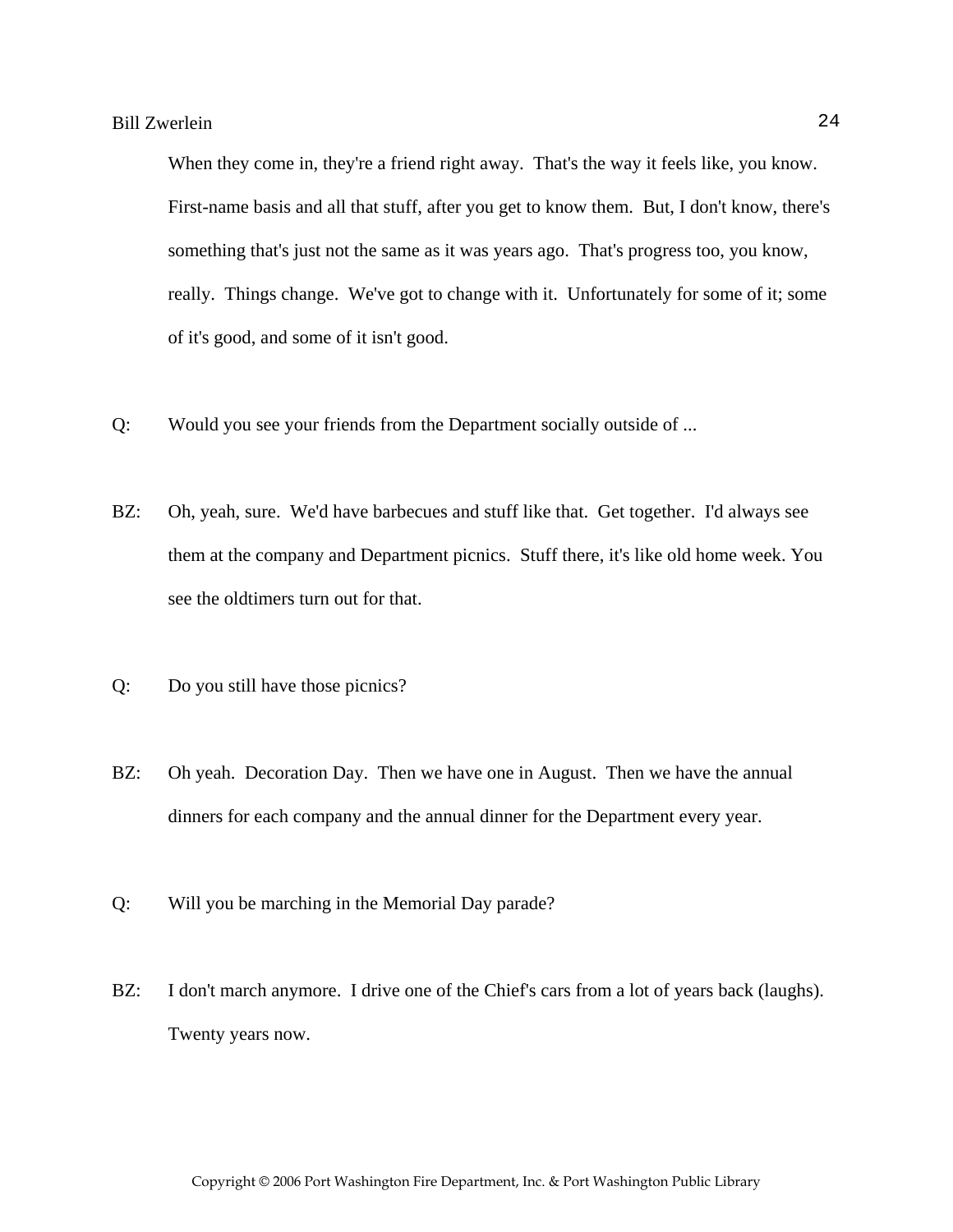Q: But you will be in the parade?

BZ: Oh, yes.

Q: Yes.

- BZ: My wife will be in it as a gold star mother. Yep. I can't remember—I can remember when I was a kid, the first parades we used to have here. I don't think I ever missed a one. I haven't missed a one since I've been in the Department for the fifty-eight years, for sure, at all. Let's say it was a good life. I enjoyed it. Still enjoy it. Look forward to meetings and stuff like that, so, as I say, see the old guys who show up, the few that do show up.
- Q: Do you wear your uniform at the parade?
- BZ: Oh, sure. Oh, absolutely!
- Q: And, your Fire Department uniform?

BZ: Yeah.

Q: Yes. And do you wear anything relating to your experience in the military?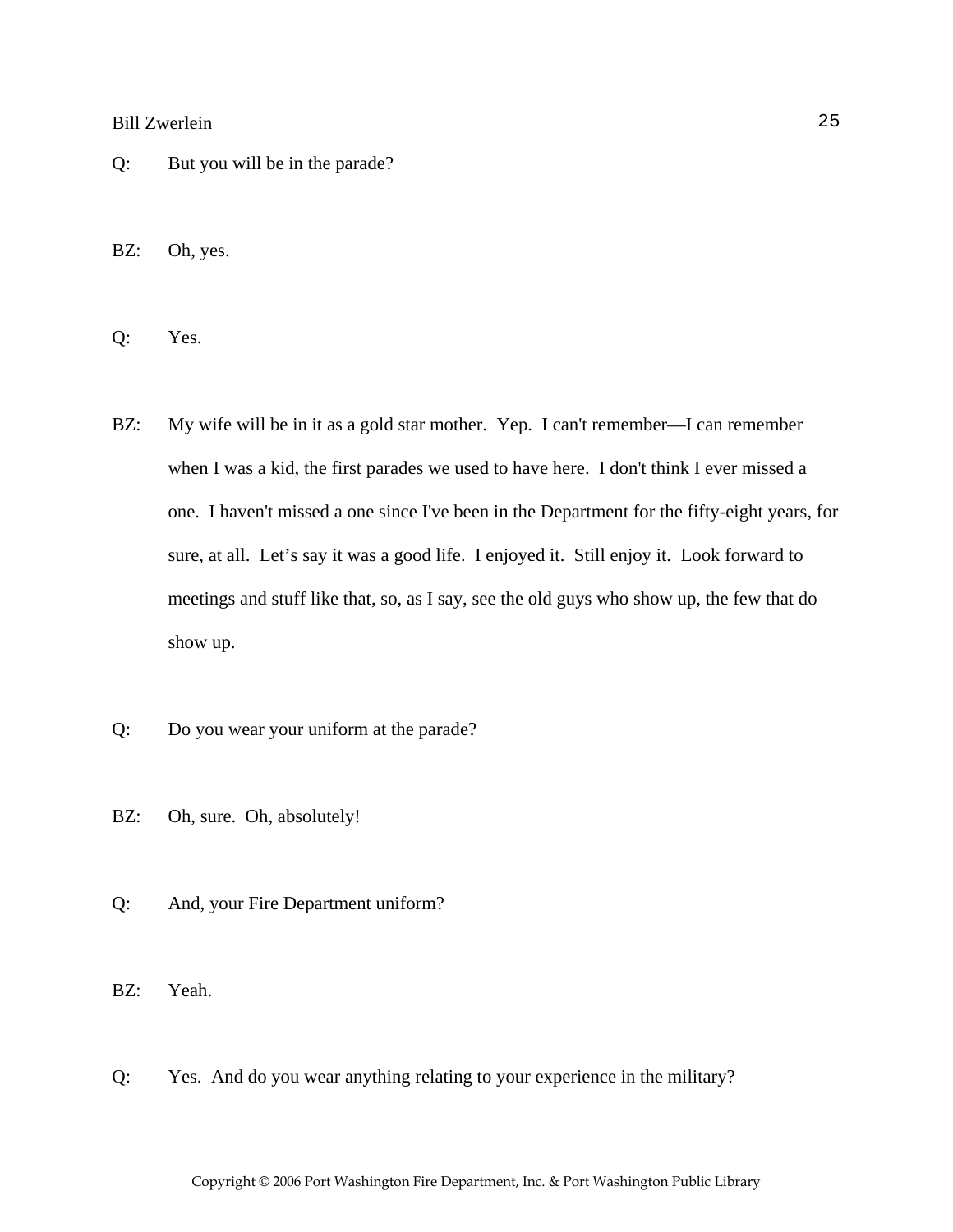- BZ: No, just this [points to a hat which says "USS Forrestal"]. My son was killed on that ship in Vietnam.
- Q: Can you say the name of the ship?
- BZ: Yeah. USS Forrestal. They had a fire and explosion in 1967. He was Senator John [McCain's plane captain at the time of the fire. He was one of the first ones that was hit.](http://www.pwfdhistory.com/trans/zwerleinwc_trans/pwrep670804_pz.pdf)  Burned over eighty percent of his body. We got his body back, thank God. He was buried up here in the cemetery. Yes, that was rough. That was one of the rough spots. The only rough spot, I think, in sixty-four years of marriage.
- Q: What about your own military experience?
- BZ: I put three years in the Navy. That was in the '40s. 1940s. World War II.
- Q: And how do you think that influenced your work as a firefighter?
- BZ: Oh, I don't think it had any connection with that at all, to tell you the truth. I was stationed in New York for the whole time I was in. I was lucky. One of the lucky ones. Yeah. Yeah, I was lucky.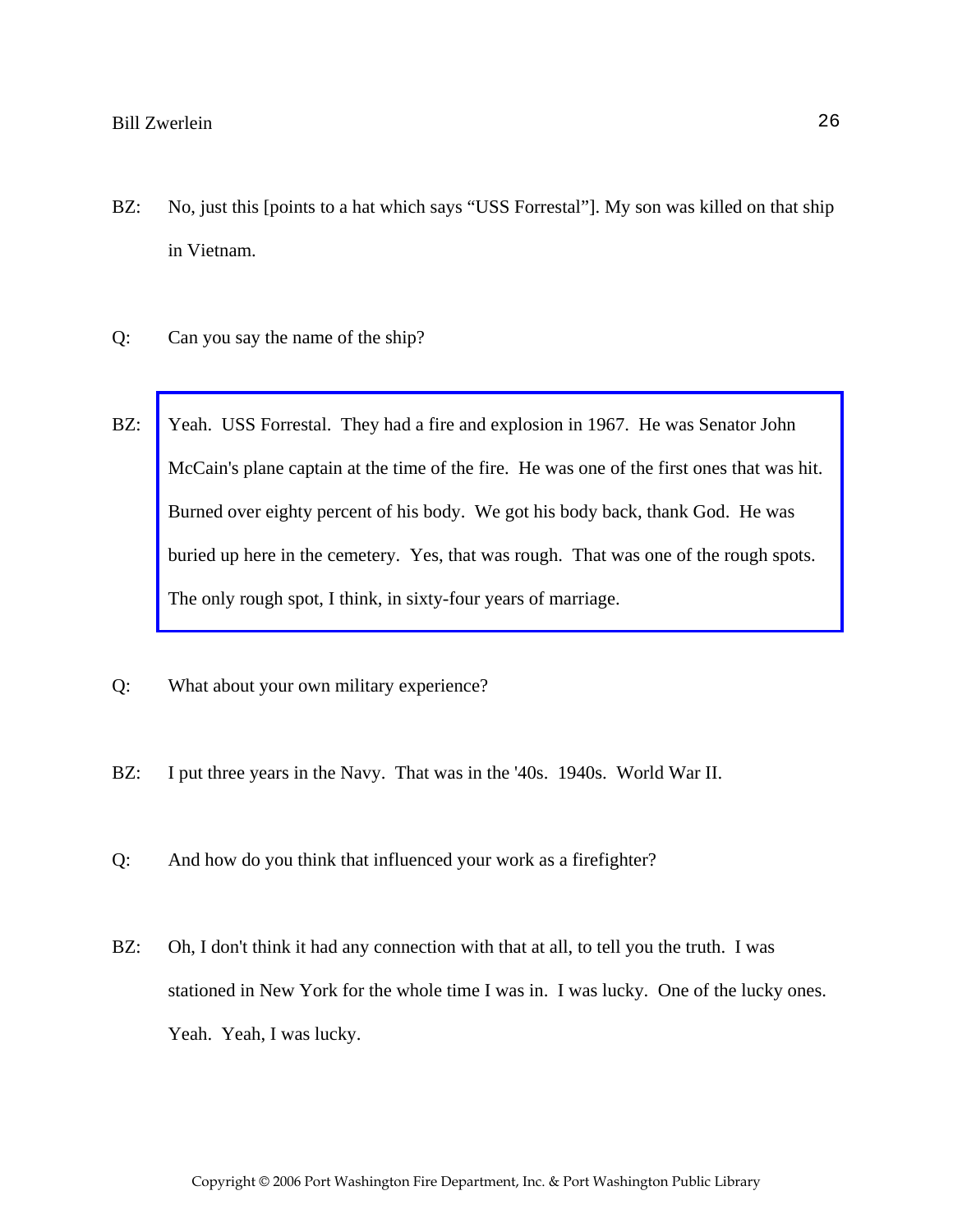#### Q: What did you do in the Navy?

- BZ: I was—started off as a senior foreman general mechanic. Then they offered me a second class machinist rating to sign up in the Navy itself to stay and train at the station where I was in the maintenance department. The company I worked for before that, we put a big what we called a conveyor system in for radio and cable censorship, and they offered me this rating to stay on. Not being a dope, I took it (laughs).
- Q: You mean to stay on after the War was over?
- BZ: No. No. To stay at this station to maintain this equipment. I figured it might as well be me as somebody else. Besides, who wanted to be away from home all the time (laughs)? Yeah.
- Q: Were you ever injured in connection with your firefighting work?
- BZ: No, just these burned ears. I never did report them. They're ice—they're cold now. They're still cold in this kind of weather. Really, but they didn't blister or anything like that. But it was just enough heat to kill some of the cells in there, I guess, or something. I don't know. I never had them checked out.
- Q: When did you realize that you had, you know, lasting symptoms from ...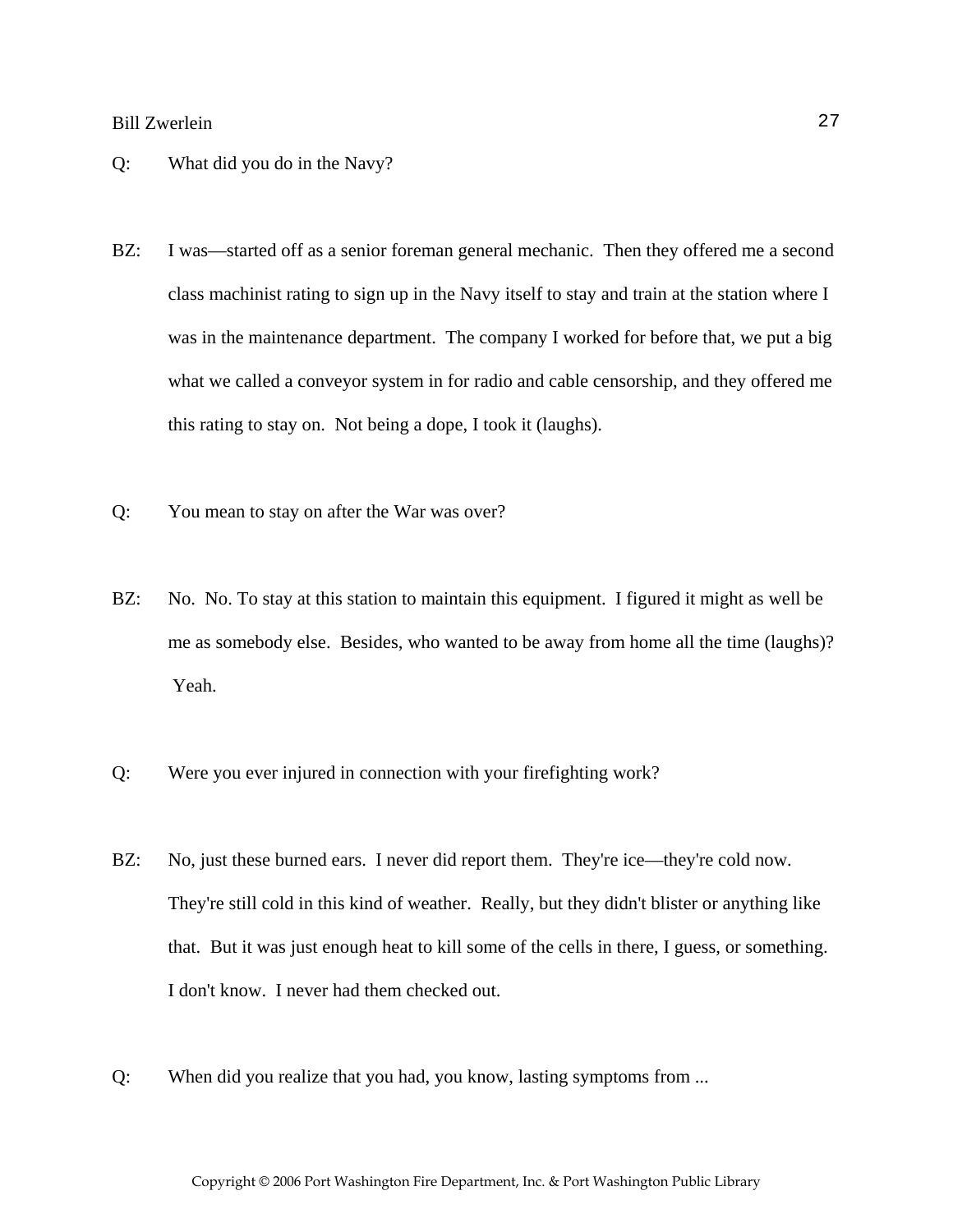- BZ: Well, when my ears kept on being cold all the time, I knew that something wasn't right there. But I never did report it. I should have. I really didn't.
- Q: Have you ever saved objects from a burning house? Photographs or anything else?
- BZ: Well, I carried a lot of stuff out, but I don't—I don't recall now just what they were, you know. No, I don't. I just—no, not that I can think of that I did. I know I did, but what they were, I don't know.
- Q: And what kind of responses did you get from the people whose homes you went to?
- BZ: Oh, most of them have been positive responses. Of course, there's a few that didn't think too much of what we were doing. They don't realize that what you're doing, you're doing it for a purpose, you know. Not there to destroy your house. If you got to open it up, you got to open it up to let the smoke and the flame out so we can get at the fire. And people don't realize. They say, "Oh, look at the firemen breaking the windows," and doing this and doing that. Yeah. My wife used to stand at some of the fires there and hear people cursing remarks. She used to get livid (laughs) Gosh! The last fire, she came home, she's just raving. That's the way it went. People never can see, or they don't know what they're talking about. You know how that stuff goes, I guess. Yep.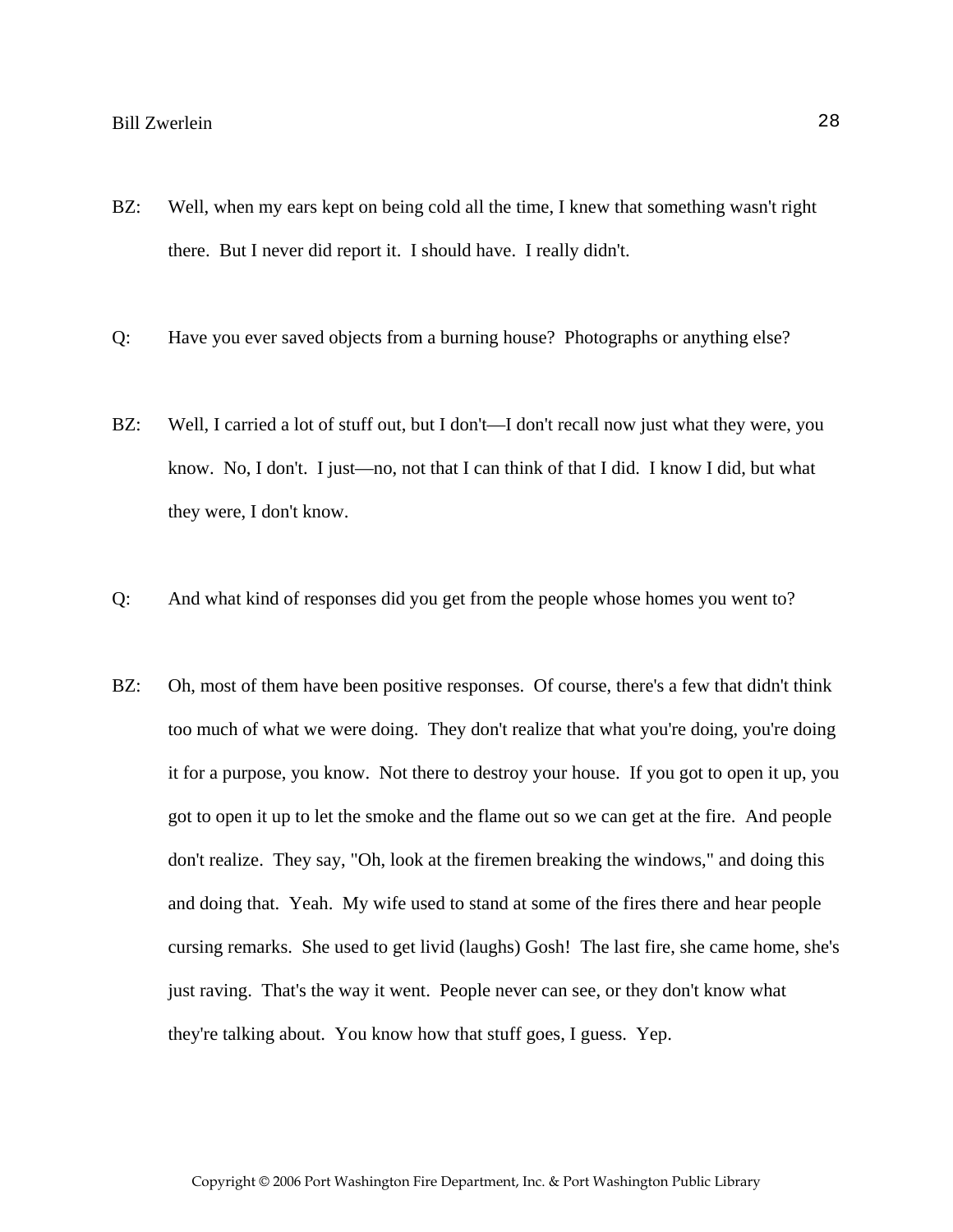- Q: What—what kind of appreciation, or specific experience of appreciation do you remember?
- BZ: Well, people writing to the papers saying, you know, thanking us for doing a good job and all that. I've never seen a bad response, so we must have been doing something right along the line there somewhere. And in our last meeting, we had quite a big fire down at Sands Point here not too long ago. A guy sent a big ...
- Q: Where? Where was that fire?
- BZ: Sands Point. Huge basket of fruit to our meeting. And we enjoyed that all right. That was one of the firsts. That's the first time that ever happened in all the years I was in, fifty-eight years. But that was really nice. Nice of him. Nice thought, you know. Really appreciated it. Yep.
- Q: On the tournaments. Do you still go to them?
- BZ: No, no. Can't stand, you know, out in the sun anymore (laughs) at this stage, you know. That's another thing that's past. But it was fun. We still keep up to see how they're doing, you know. We ask the next day how they'd done, take a kind of interest you would call it, but a passing, I guess, now at this stage of the game. But they're still racing every year and bringing cups home. Trophies, stuff like that.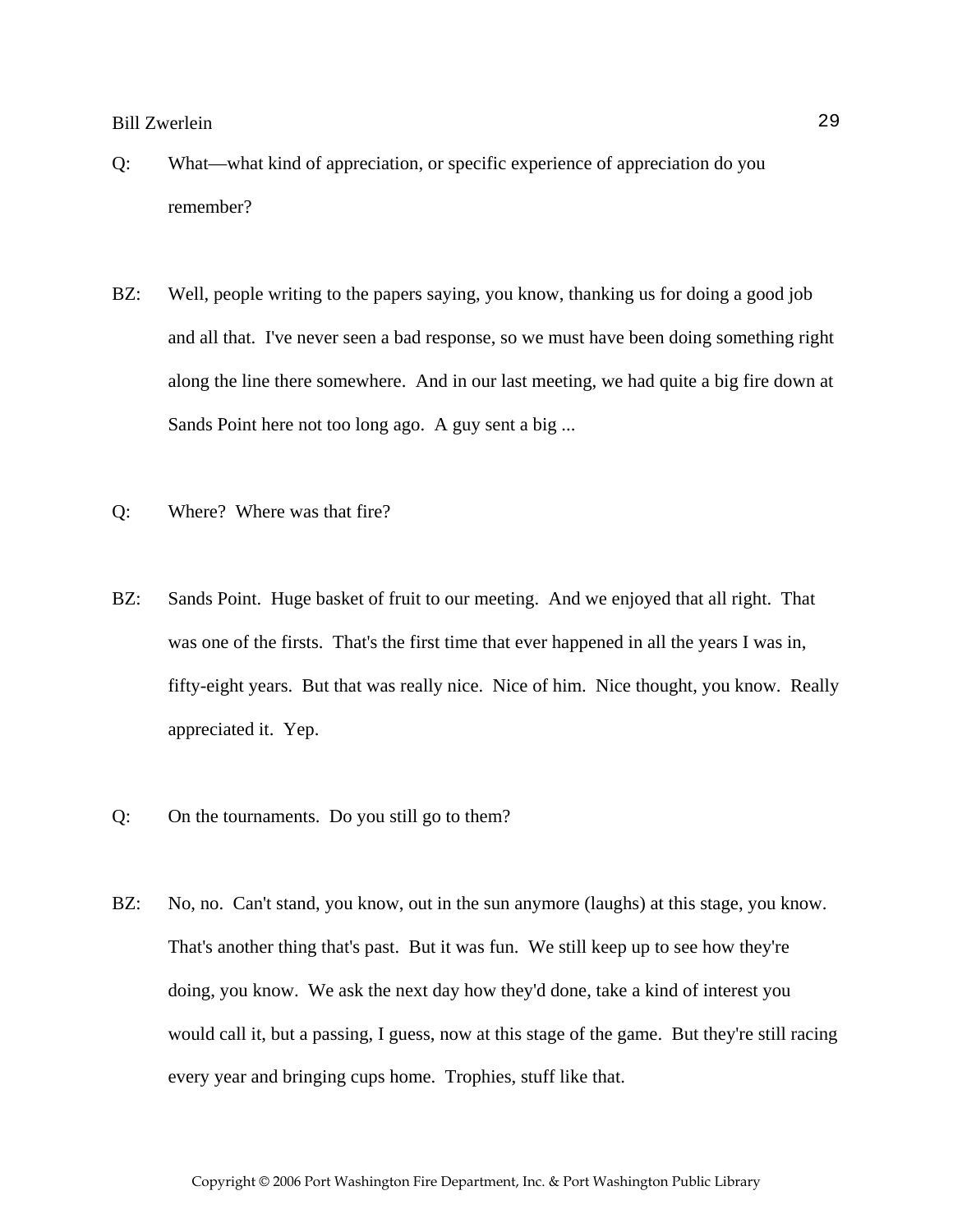Q: Have you taken part in any other community activities, like going to schools and talking to the children about ...

BZ: No, no.

- Q: ... you know, fire avoidance?
- BZ: No, I could have, but I didn't. Fire prevention is the word. Fire prevention. No.
- Q: And if you could give one most important piece of advice to people for avoiding home fires, what would you say?
- BZ: First, the thing is to have a plan of action for evacuating the building when something comes—comes up. Know what you're going to do, where you're going to meet your people outside to make sure everybody's out. That is the most important thing, saving a life. There. I think that would be about it. Then, you can worry about saving…you know, your possessions and stuff like that, you know, that's in the house and all. The lives are the most important thing. But as far as if people are concerned and as far as the firemen themselves fighting the fire are concerned.
- Q: How good would you say the Port Washington Fire Department is compared to the other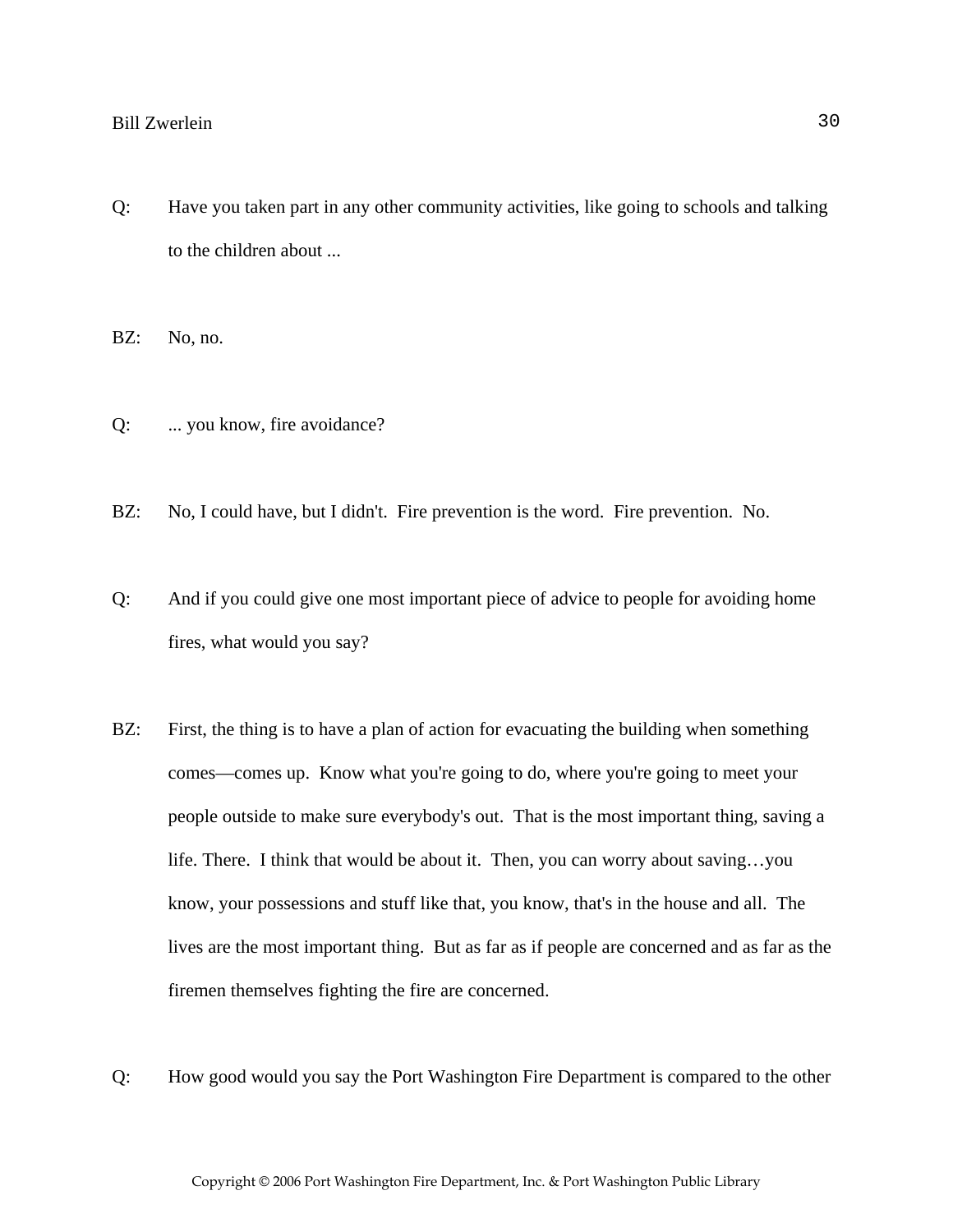```
nearby fire companies?
```
- BZ: Well, we were all—all great departments. We have all great departments. Really do.
- Q: Excuse me. I have to turn—turn over the tape.
- BZ: Oh, okay. ... [END OF SIDE A; BEGIN SIDE B] ...
- Q: Did you ever think about becoming a paid firefighter?
- BZ: No. No, never. No. Volunteer, you volunteer. The way I look at it---I may be silly and stupid, but that's the way I looked at it.
- Q: What kind of paying work have you done over the years?
- BZ: Oh, I've been a steamfitter, a millwright. Most of my life is oil burners for Lewis [Oil] Company.
- Q: So, what does a steamfitter do?
- BZ: Steamfitter puts pipes together. And I worked on these vacuum systems they have in department stores where you pay your money, they put in a little thing and put it through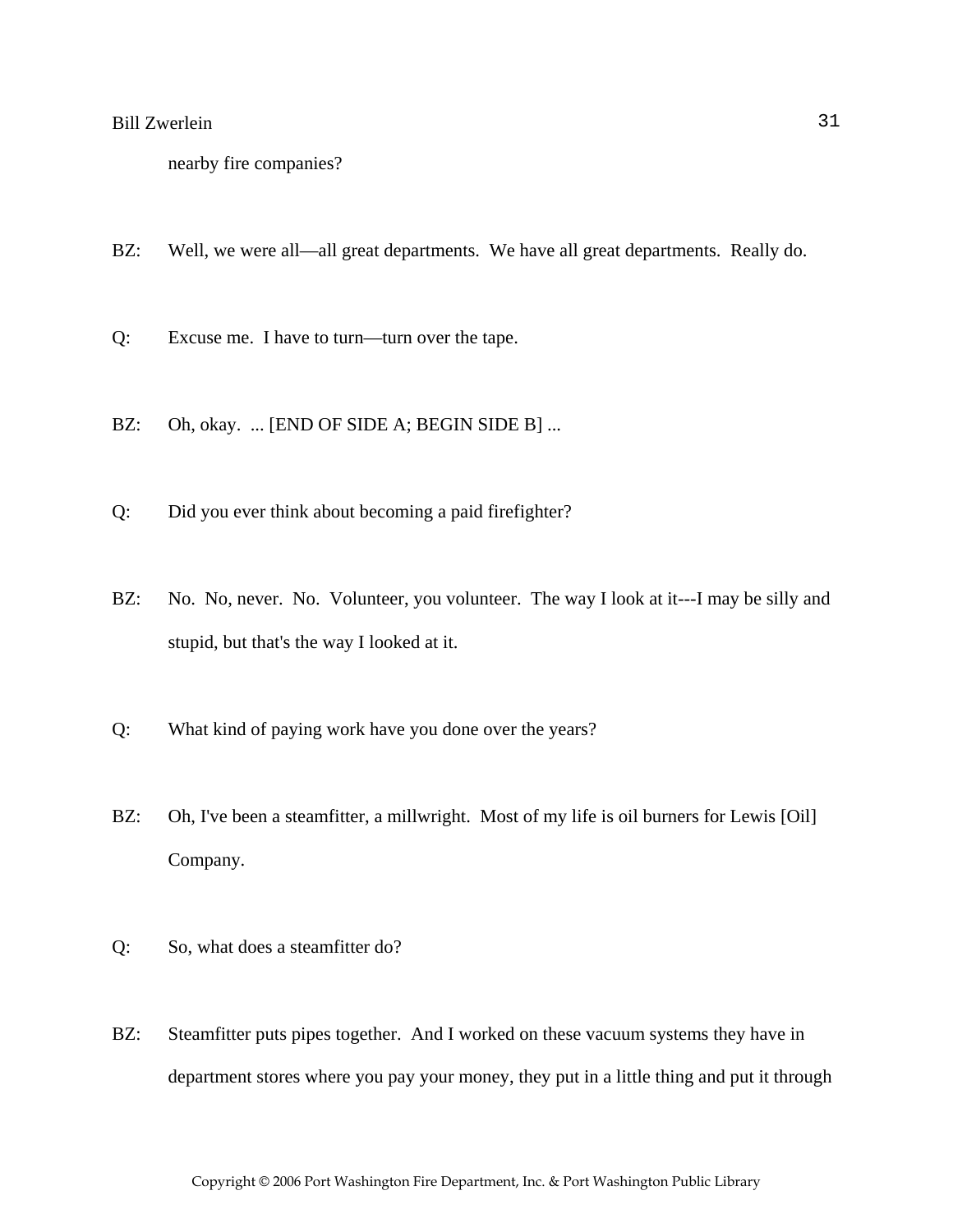a pipe, you know. It goes up there. The steamfitter works on that. Millwright, before the conveyors, for the millwright work, stuff like that there. Iron work. And the—I put [in fifteen years with the Tastee Freez Ice Cream Store on Shore Road.](http://www.pwfdhistory.com/trans/zwerleinwc_trans/tf.jpg) Then I went back to heating after that for a while. I retired early.

- Q: What was it like running the ice cream store here in town?
- BZ: It was fine. Good. Made a lot of friends there, too. Yeah.
- Q: And how—how did being a volunteer firefighter work out with your paid work?
- BZ: Well, being in the store when the kids were there working, I could go. Couldn't make them all. But what I could make, I made. When you volunteer, if you can make them, you make them. That's the way that went. As far as working for Lewis, if I was around and could sneak off the job to go to a fire, I would do so (laughs).
- Q: How did your supervisors feel about that?
- BZ: At Lewis's? Oh, they were—all the owners at Lewis, they were firemen too. They were all good firemen. Never got too much flak. I remember hearing the horn blow from Great Neck one time, coming all the way over here from Great Neck and go to the fire ... nothing was ever said about it.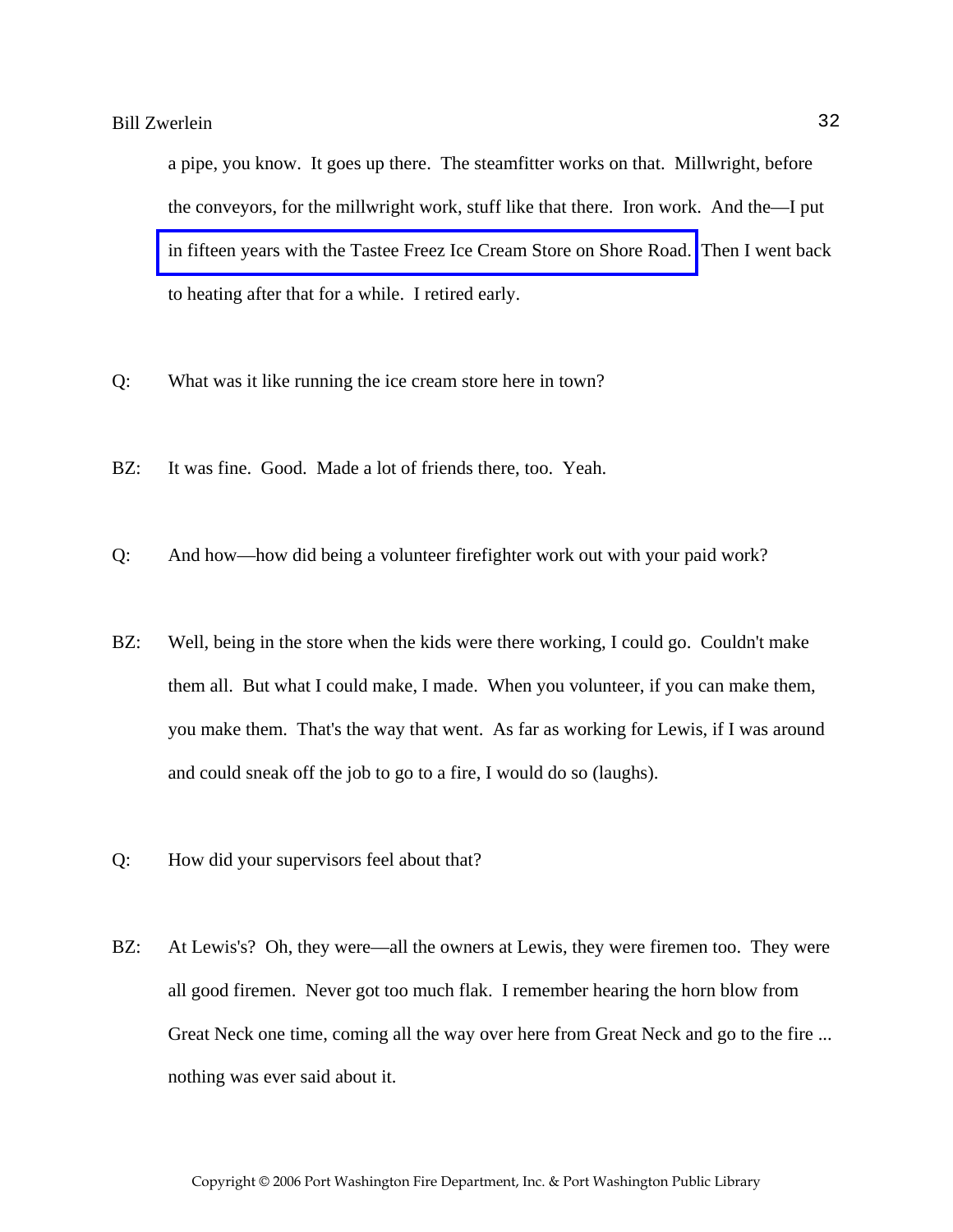- Q: Wait. You were in Great Neck and you heard the Port Washington horn?
- BZ: Yeah. Sure. I happened to be on the Shore Road in Great Neck. Yeah, we could hear it coming across the water plain as day. Yeah. That's the way it went. Did what you could.
- Q: What do you think was the most important lesson that you learned in the Fire Department?
- BZ: Well, the one thing I could really think was wonderful about it was the fellows looked out for each other. It was, a lot of people think, you know, a lot of drunks. That was a lot of baloney. Of course, we had parties. Everybody has a party once in a while, right? (laughs) But they figure you just go to the firehouse to drink beer, stuff like that. That's a lot of bull. And we'd look out for each other, as I say. That's the main thing.
- Q: So you never had a problem with drinking ...
- BZ: No. God, no. Nope. What they done in their home, that was their own business, right?
- Q: Now, you were in the Department when the first woman joined ...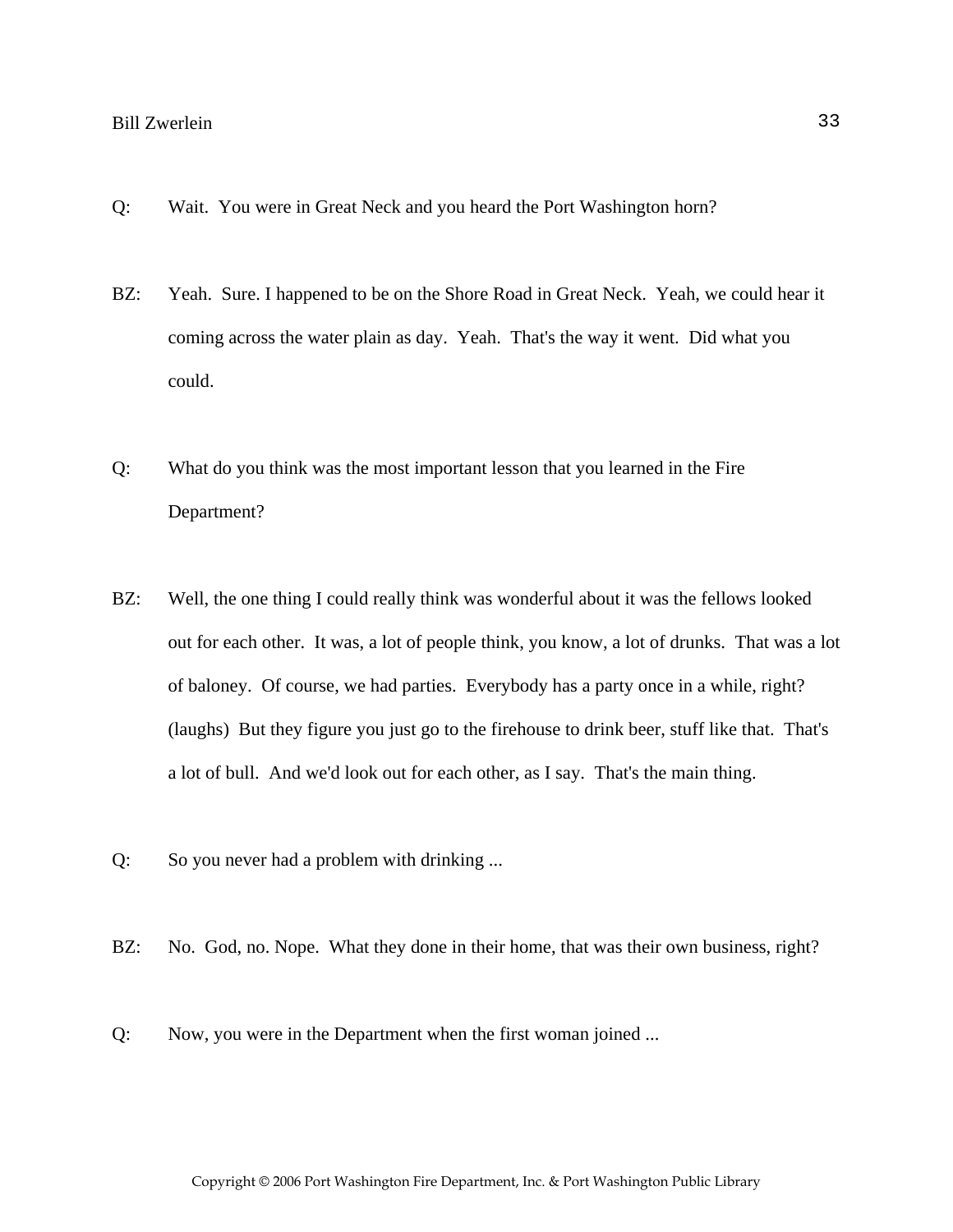BZ: M-hm…

- Q: ... were you? And what effect did that have?
- BZ: Some of the guys just wouldn't acknowledge it. Others said progress, again. What are you going to do. You just had a woman member join up. She was a volunteer up around Rochester, New York. She moved down here. She's a nurse at St. Francis now. She signed up. She didn't sign up with Fire Medic. She signed up with Protection. She wanted to be a fighter, firefighter instead of using her nursing thing with the Medics. She wanted to be a fireman. But she's working out all right.
- Q: How long has she been with the company?
- BZ: Two months. Working out all right. You can tell she's really gung-ho.
- Q: Is she the first woman in Protection?
- BZ: No, no. No, no. No, no. She's the third one. Third one. One, two, yeah, three. They don't last, though. They haven't so far. The first two didn't last.
- Q: How long did they stay?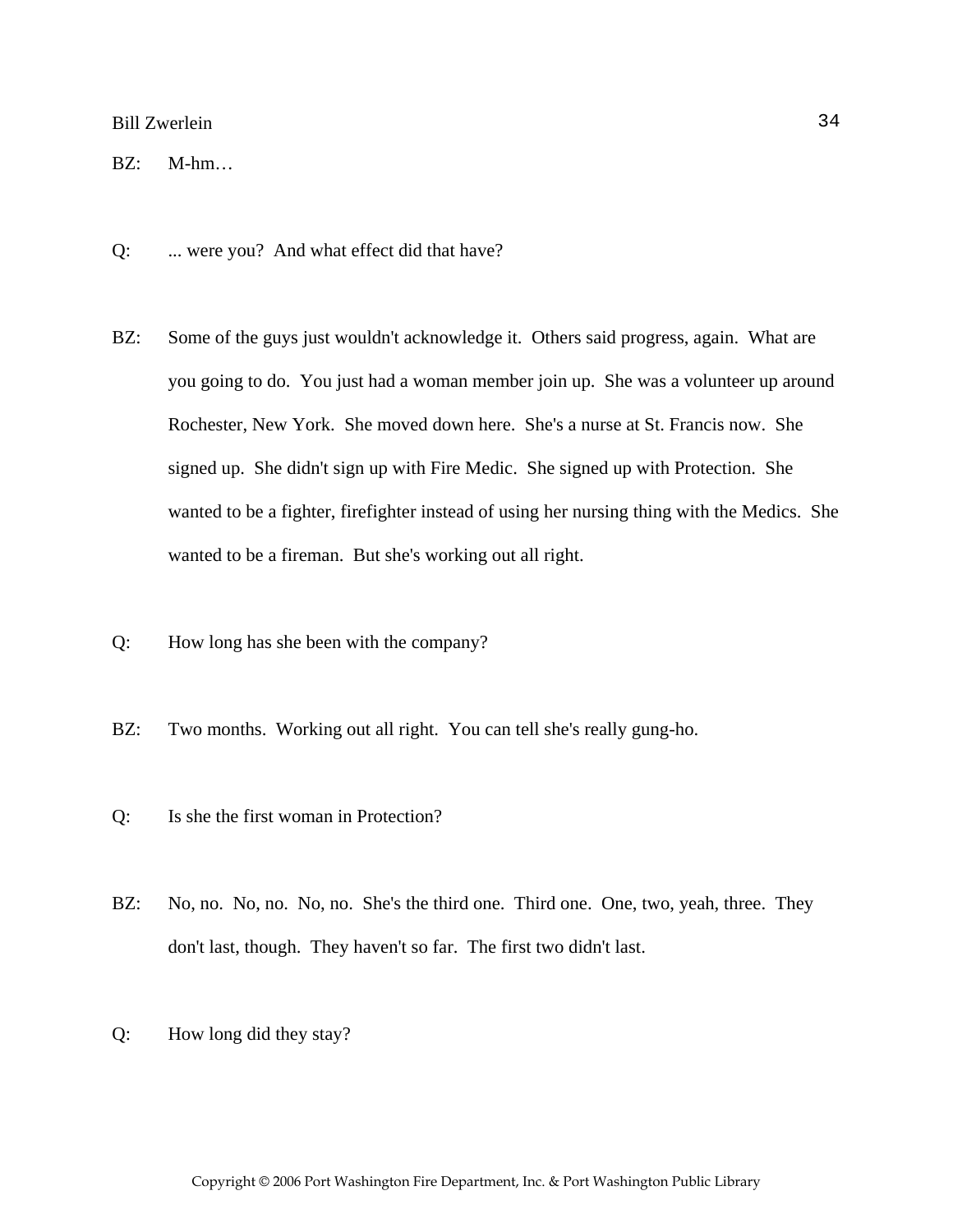- BZ: Oh, I don't know. First thing you know, you don't see them anymore. Then they put their resignation in.
- Q: Do you know why?
- BZ: No.
- Q: Do they give reasons?
- BZ: No. I always treat them with respect. That's all I cared about. A lot of guys didn't care what they mouthed off about. That's not good. Not good at all. That's again progress. Don't forget that word. It's a bane. Yeah, I think we got another woman waiting on our list now to—being processed and join up. I heard that by the grapevine the other day. Yeah.
- Q: Who do you think you most influenced in your firefighting career?
- BZ: Oh, my kids.
- Q: And besides them?
- BZ: Oh, a lot of guys here that I talked them into joining up. Most of them have turned out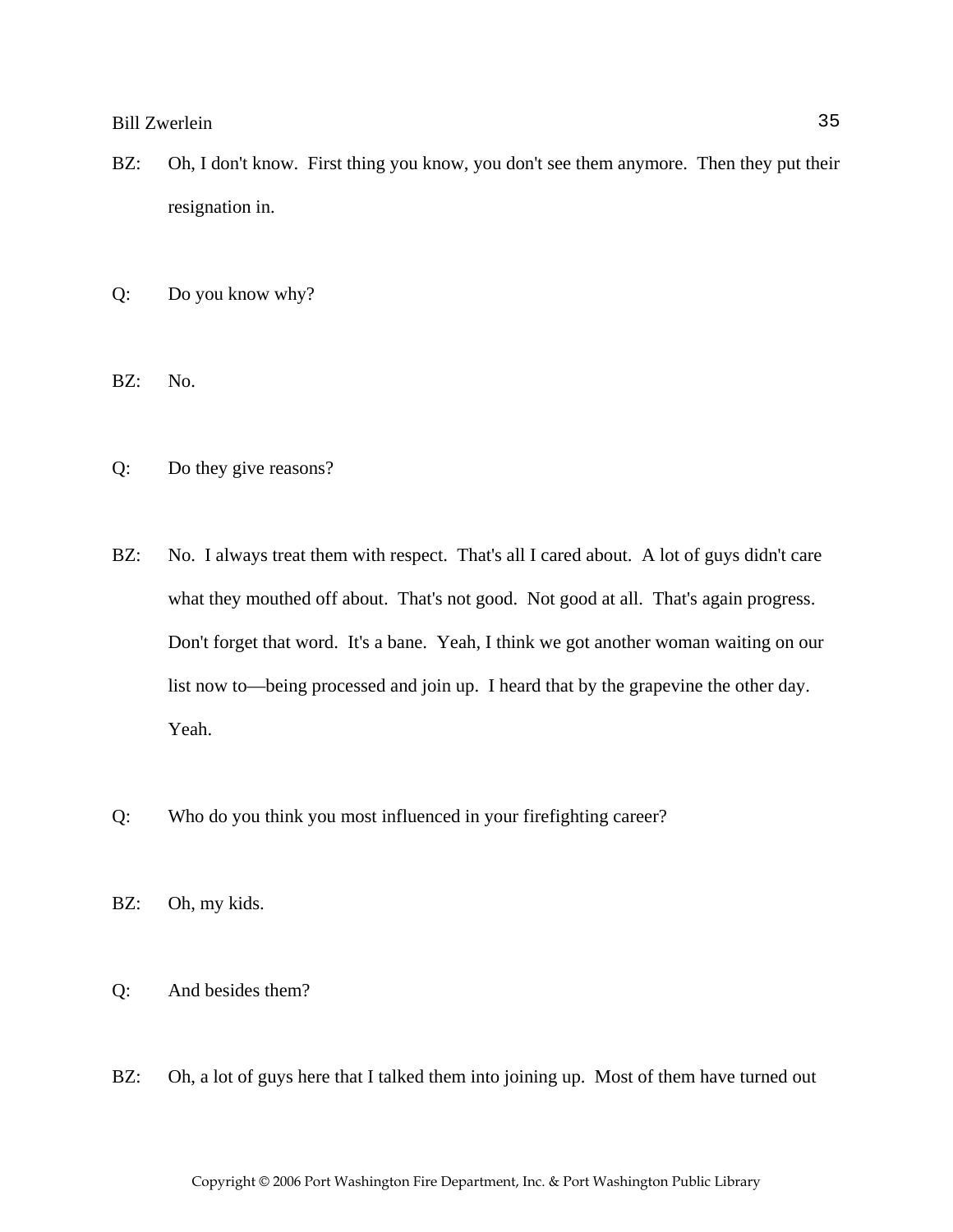pretty good firemen, I think. One didn't turn out too good. So, I'd say "Resign." That's all. That's the way that one went.

- Q: Well, when you would talk somebody into it, what would you say to them to ...
- BZ: Oh, I'd tell them, oh, it had bad parts, you know, and like getting out of bed at night and all that stuff. Of course, they would think about it. They were all gung-ho doing that. Then all of a sudden they would taper off too, and you wouldn't see them at night fires anymore. We, years ago, we used to, night fires, when you couldn't get enough for one of the trucks for the guys, we'd always stop for ham and eggs on the way back from the fire at the diner. We got to look forward to that. So they were some of the good times (laughs).
- Q: How did you get over your fear of fire?
- BZ: You don't think about it. You know ... [laughs] –unless it gets too hot.
- Q: Not even at the beginning? I mean ...
- BZ: No, not really. No, with that hose in your hand, I think you feel you're invincible. That's a lot of baloney, too. Because it don't work that way. But I always looked at it if your number is up, it's up.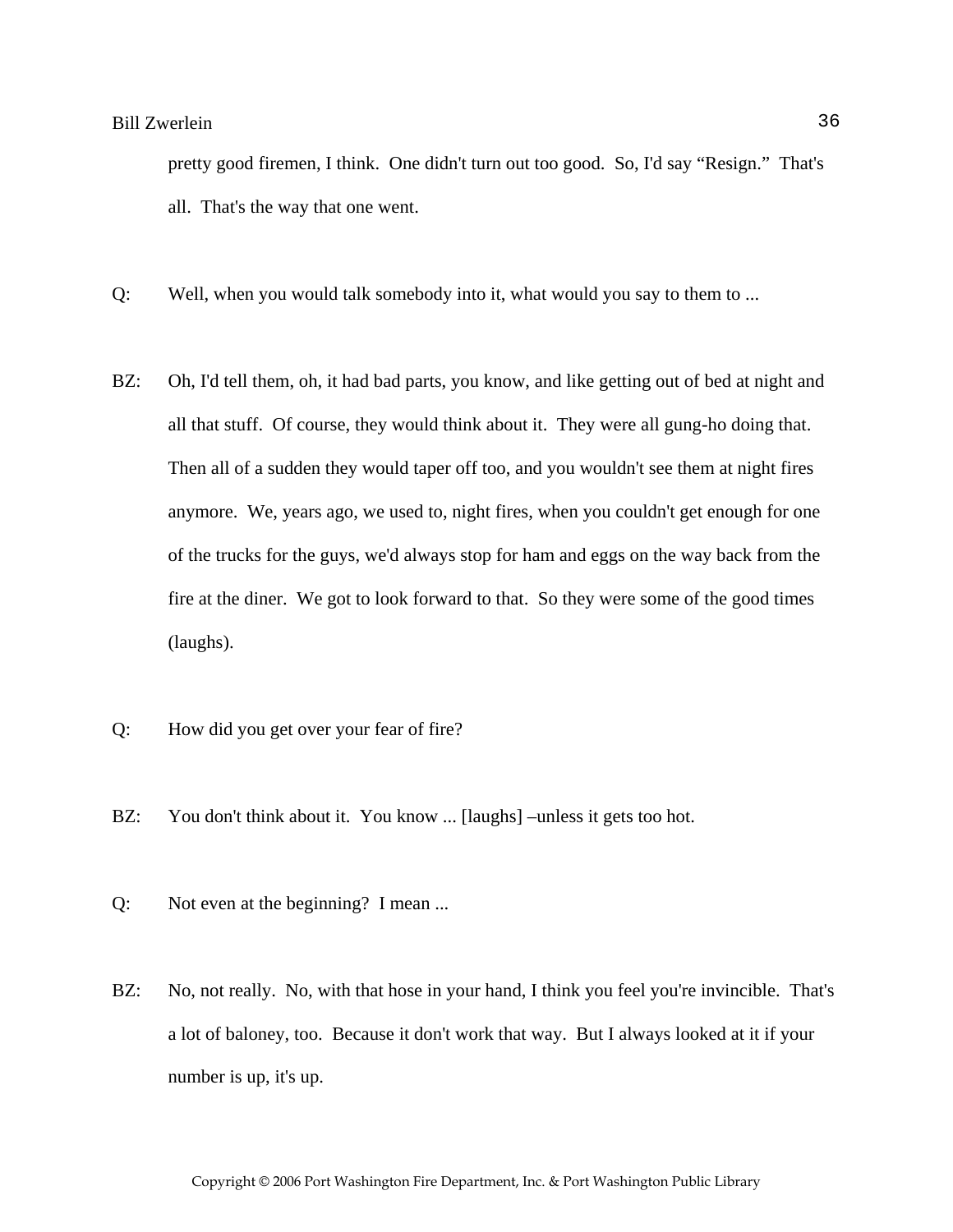- Q: Have you ever been at a fire where you lost one of your fellow firefighters?
- BZ: Oh, we had—oh ... I was in Florida, when these guys were killed up here [Bob] Dayton. That was a few years back. Number one fire—the fireman got to the fire and then [dropped dead from a heart attack. He wasn't burned or anything like that. He pulled up](http://www.pwfdhistory.com/trans/zwerleinwc_trans/news_smith_1947_doyle.pdf)  to the fire and was hooking the hose up and he keeled over and died.
- Q: Do you remember any funny moments in the Department?
- BZ: Oh, God. There's so many of them (laughs). So many of them, I couldn't even start to ...
- Q: Are there any practical jokes that ...
- BZ: Oh, a lot of them. A lot of them.
- Q: Do you remember any in particular?
- BZ: No, I don't. I wish I did now.
- Q: And were there any kind of silly calls that you were called out on?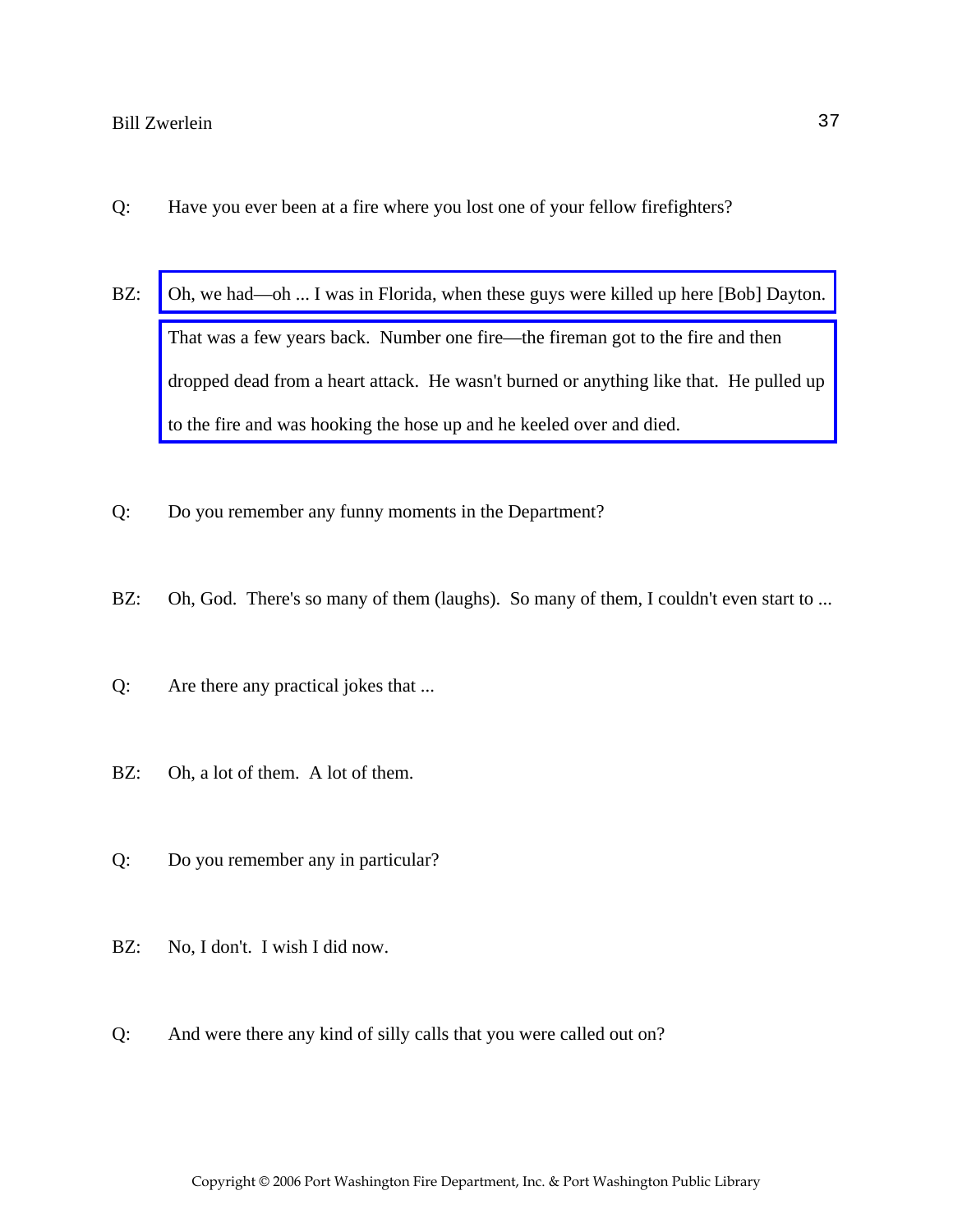- BZ: Oh, no doubt. No doubt about it. You would get silly calls. Especially now, there's this new automatic alarm system that will run you ragged with that. That's the silliest thing. Worst thing. It's good for the people, but bad for us.
- Q: Now what kind of automatic alarm?
- BZ: Well, the—like here you have the little automatic alarms. Smoke alarms. Carbon monoxide alarms. Them calls come in. Nine out of ten of them is nothing. Some misfunction in the equipment in the house. And they call you out all times of the day and the night. And you got to go. You can't say to hell with it, but that's what's happening. There's so many of the alarms that are nothing that the guys lose interest after a while. I guess it's normal. I don't know. But I stopped running to them kinds of alarms a long time ago (laughs). Yeah.
- Q: How would you like to be remembered?
- BZ: Well, who knows. Who knows. I think I done my best. Done my share. Yeah. Outside of my home life, I think that came—firematics always came second. I would say that.
- Q: If you had to do it all over again, are there any things that you would have done differently?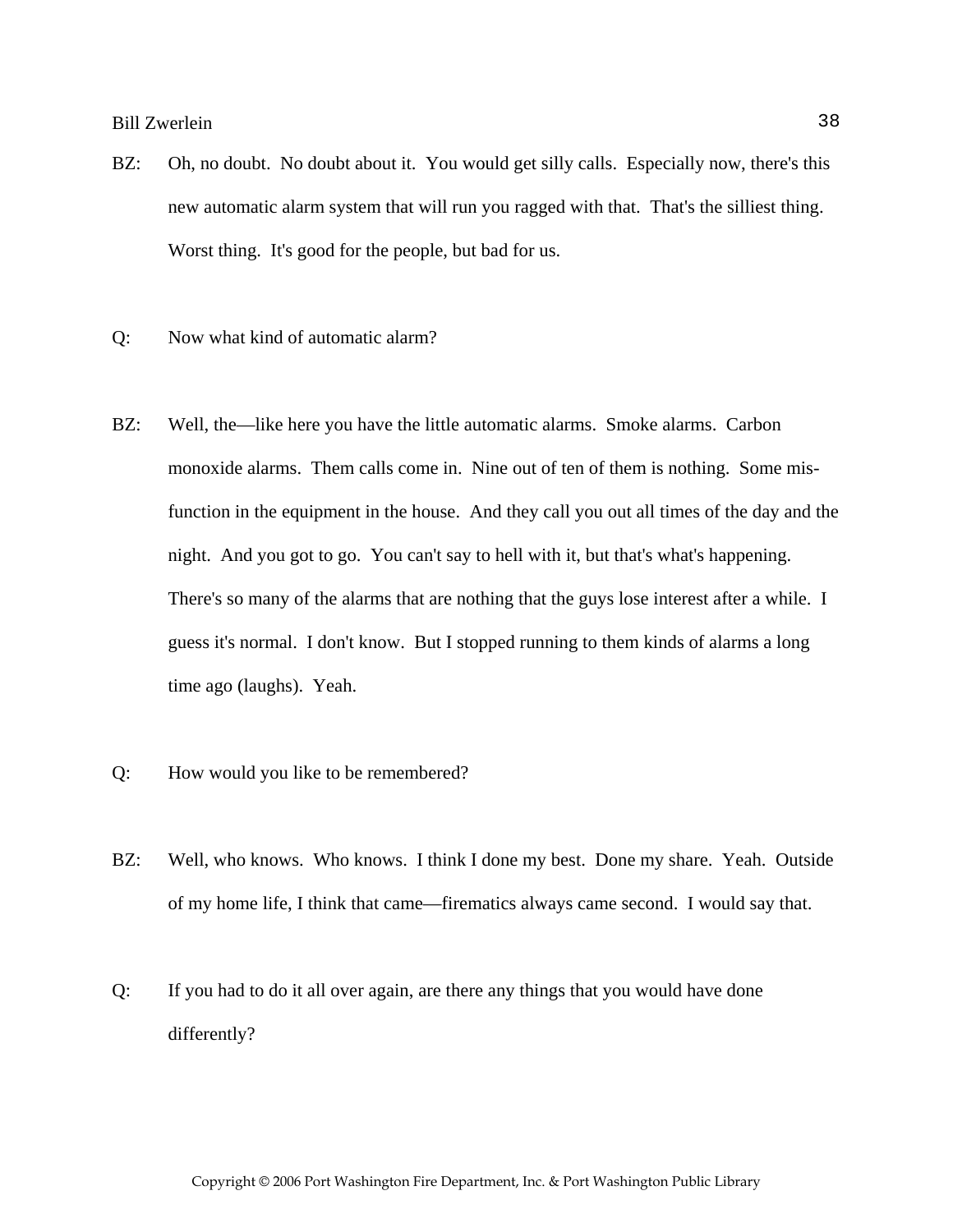- BZ: No. Absolutely not. Absolutely not.
- Q: Did you ever keep a personal diary?
- BZ: No. No. No, I did not. Now, when you think back, it might have been nice to have, but I didn't do it.
- Q: Is there any aspect of your career in firefighting that we haven't talked about that you'd that you think is important?
- BZ: I don't think so. You got one thing I think is important is wanting to do it. Like in everything, I guess. The same thing. You have to want to do it. For the sake of the community, for one thing. And what else can I say?
- Q: What would you say to—you said you had a grandson in the company now, in the Department? Didn't you? No?
- BZ: No, he's a fireman—a policeman.
- Q: Oh, right, right.
- BZ: Police Department, yeah.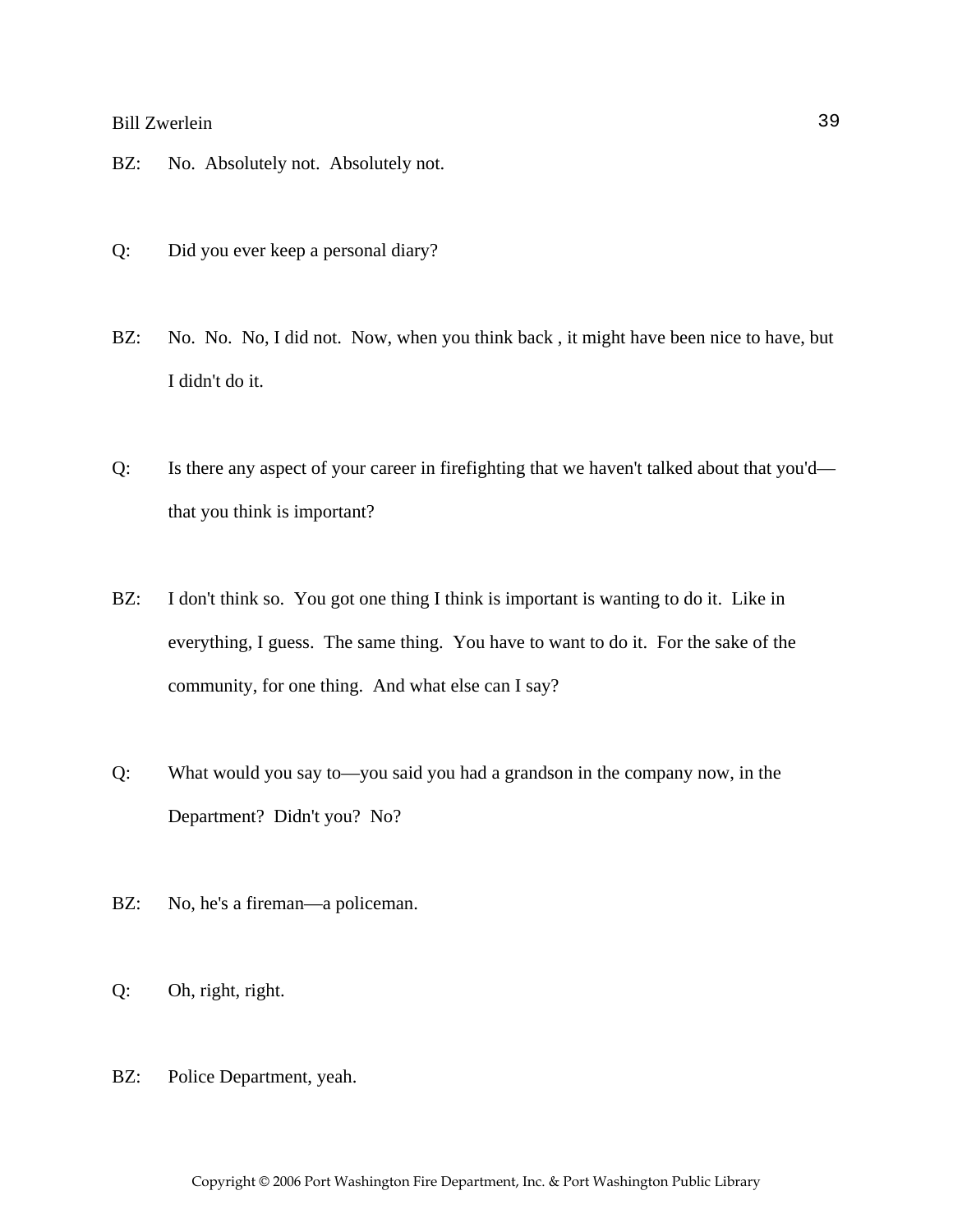- Q: So, but if you did have a grandson or granddaughter who was interested, what would you say to them?
- BZ: Well, I'll tell you. When my first grandson was born, I had an application and everything ready for him (laughs) to sign up. But it just didn't work out that way. He saw things different, and neither one of the two grandsons have followed it. One's in Colorado now, and the other's local, of course. But they got to put a lot of time in, too. More time than we had to put in. They have the fire schools.
- Q: In the police?
- BZ: No, the—being a fireman now.
- Q: Oh, today.
- BZ: They've got to put a lot of time in. Then, they get a small stipend now, which is very small, as far as that goes, for what you have to put in for it. It's rough on them. Rough on them.
- Q: So their stipend, that's from the time they sign up and go through training?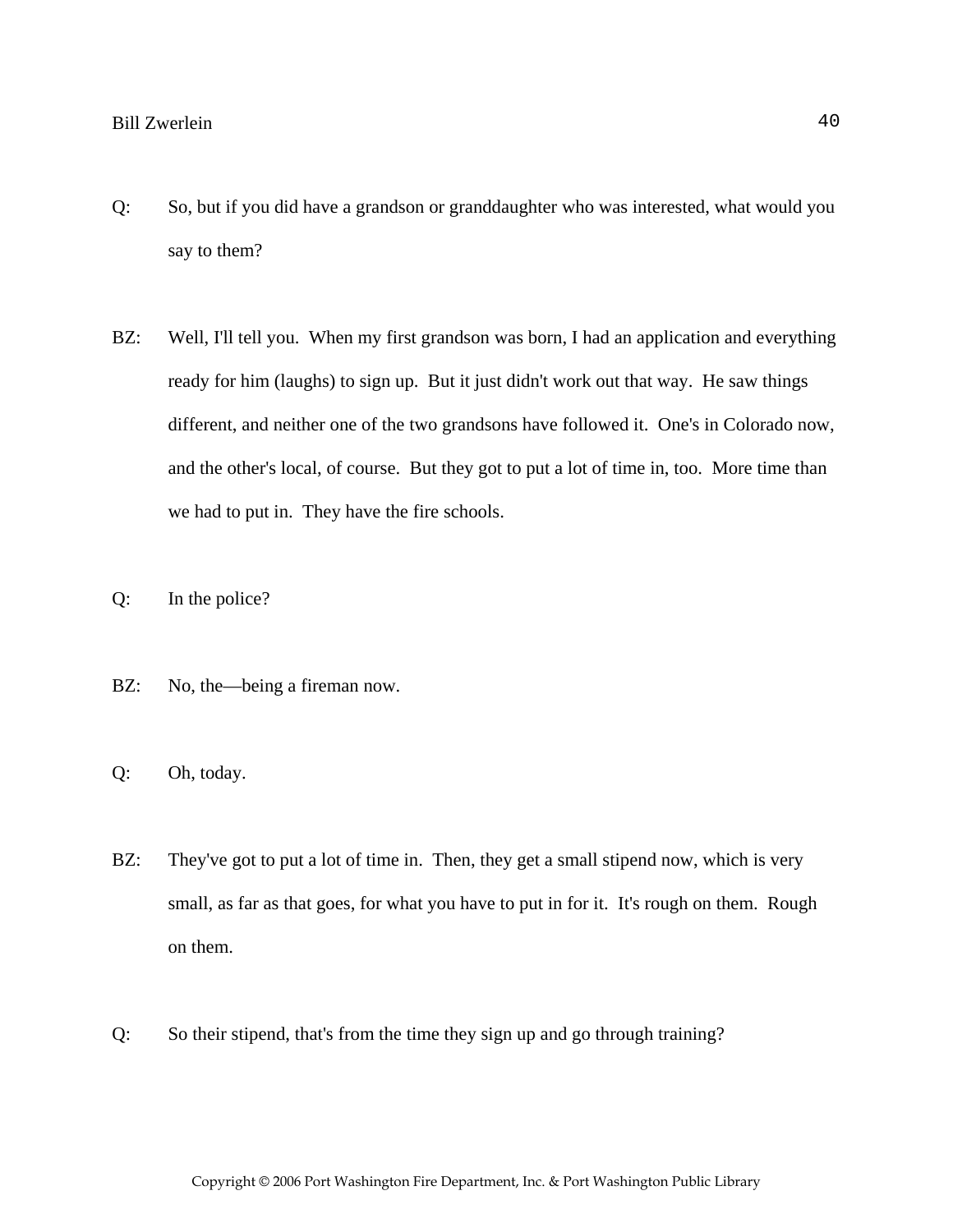- BZ: After you get to be—after you get to be sixty-five, I think it kicks in. They get so much money. I didn't put in for it. I said if I'm going to be a volunteer, I'm a volunteer. Period.
- Q: Oh, but you don't get it before sixty-five?
- BZ: No. So I didn't file on that at all. That may have been foolish, but I just—as I say, I want to be a volunteer, I'm a volunteer. That's it. Yep. Nobody ever told me I was foolish for doing it that way or that I'm not foolish for doing it that way. I don't know. But that's the way it goes. That feeling in my heart, that's the way I want it; that's the way I done it. That's all.
- Q: Well, thank you very much.
- BZ: You're very welcome, I'm sure. I hope I helped you out. ... [INTERRUPTION] ...
- Q: How do you feel about this whole project?
- BZ: The oral history?
- Q: The oral history, yes.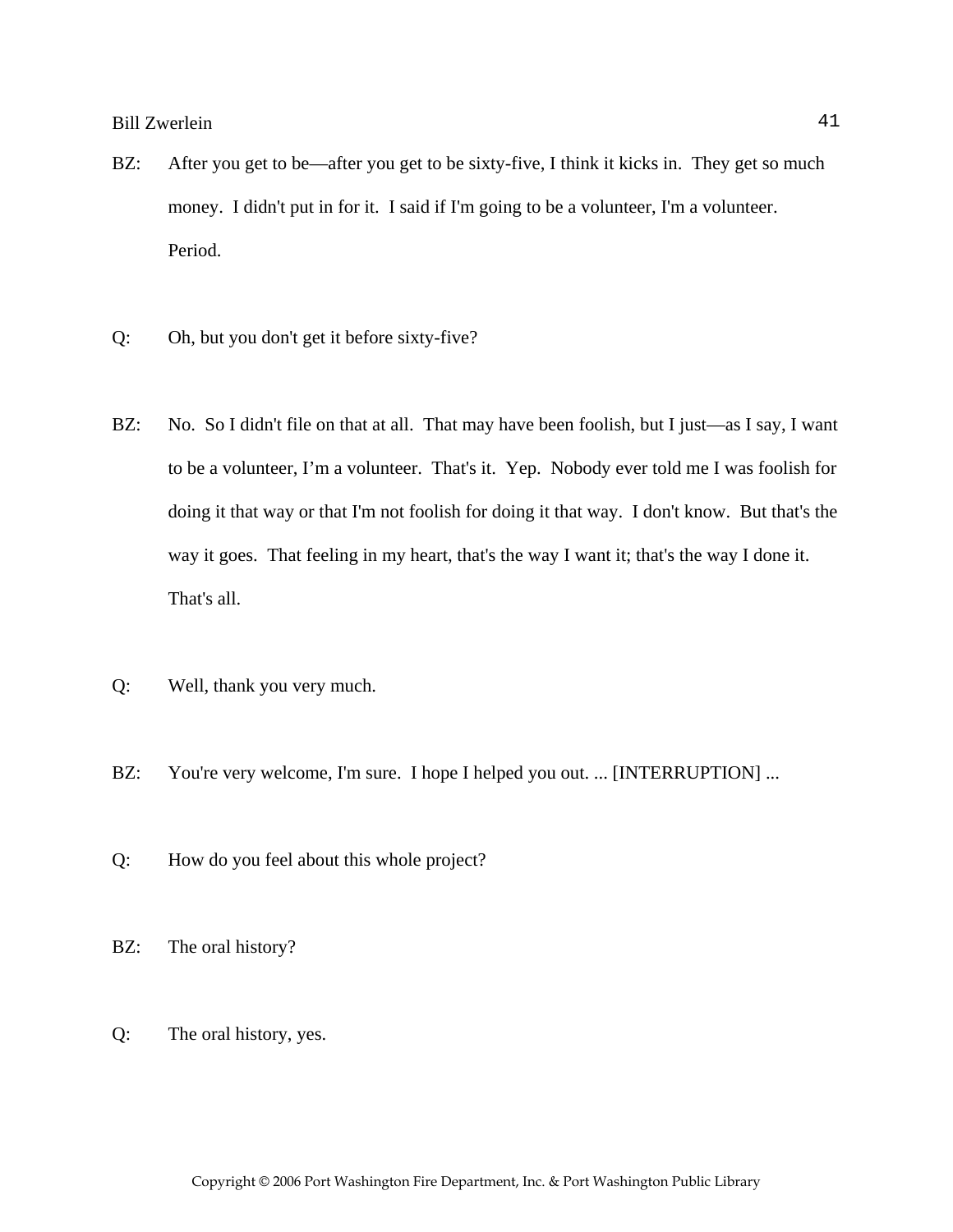- BZ: I think it's a good thing. It'll be nice for maybe somebody to be interested and to understand what it was like in the old days as far as we—as far back as we can remember, you know. The old memory don't click in all the time (laughs) when you get to be eighty-five.
- Q: Well, your son Peter has certainly been very active ...
- BZ: Oh, yeah. Yeah, he loves all that stuff. Yeah. He's our genealogist of the family. Trying to follow up on the tree, the family tree and all that stuff. Yeah, he's a good boy. They all are.
- Q: And one other person you influenced is Frank Pavlak.
- BZ: Pavlak. Yes. Very much so. Yep. Wonderful boy. Wonderful boy. Can't say enough about him. Puts in a lot of time as a trustee of Protection Engine Company. Yeah. Nice guy.
- Q: So you have a lot to be proud of.
- BZ: Oh, yes. I am really proud. Really, really proud of it.
- Q: That's great. Thank you.